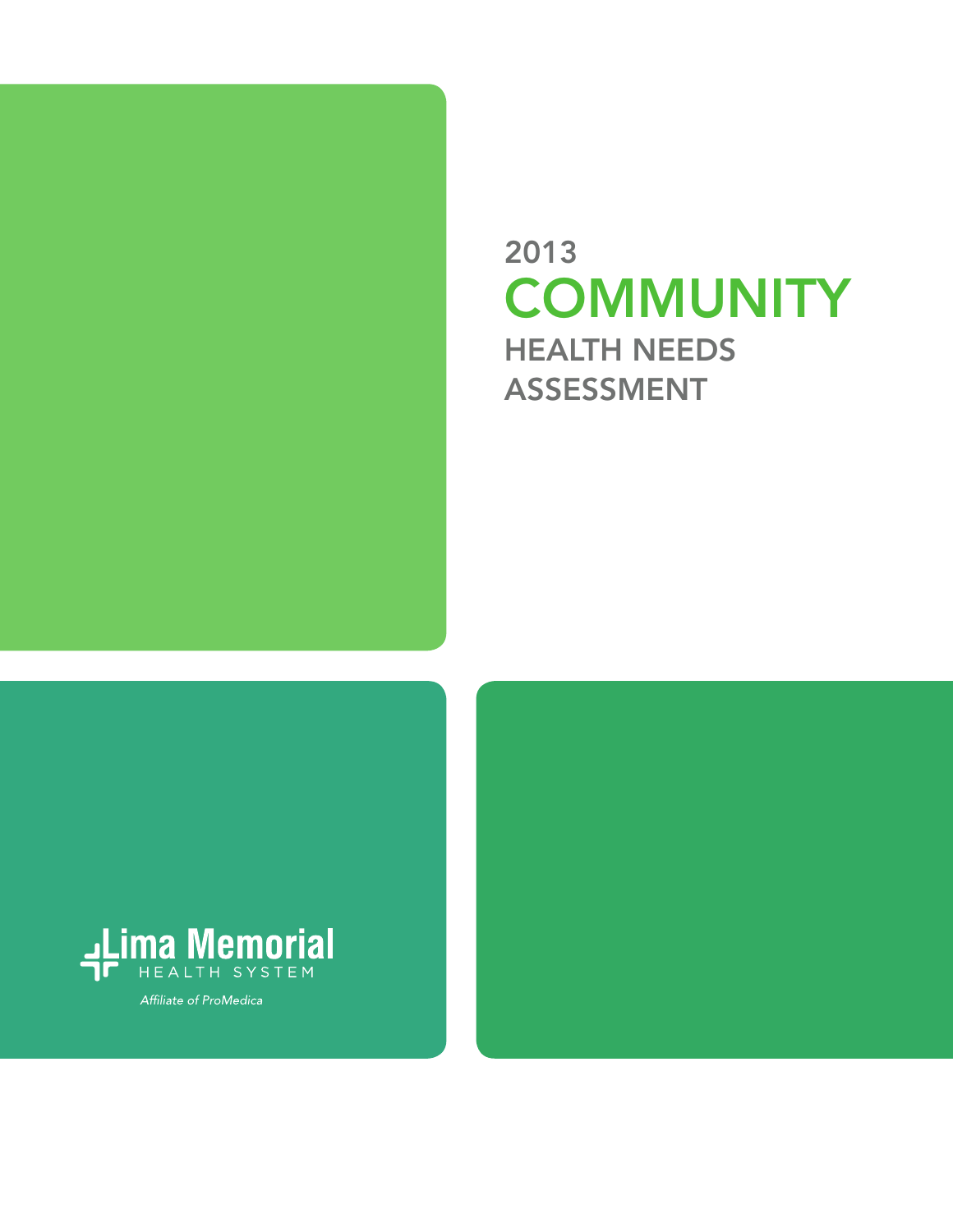Lima Memorial Health System (LMHS), an affiliate of ProMedica, has been dedicated to providing quality care and serving the community for more than 100 years. Since opening our doors in 1899, our vision for healthcare has remained the same – to provide quality care in a family atmosphere. Our mission to improve the quality of life in our communities extends beyond the walls of our facilities. We believe that providing high-quality healthcare starts by offering education, free screenings, charity care, and prevention programs to the people in the 10-county region we serve.





Affiliate of ProMedica

We partnered with multiple organizations to identify the key healthcare needs in our community and completed a Community Health Needs Assessment (CHNA). This comprehensive assessment includes quantitative and qualitative data that influences our community benefit and strategic plan. Focusing on prevention, education, outreach and wellness opportunities, our CHNA is a five year strategic effort. Lima Memorial's implementation strategy is included in the Allen County Health Improvement Plan 2014 – 2016. The plan will be revised annually based upon the changing needs in our community.

Lima Memorial Health System offers heart and vascular, cancer, women's health, children's and home health services, in addition to an extended network of primary care, pediatric and specialist physicians in the Lima Memorial Physician group. LMHS expands its community of care by supporting health education and other community-minded initiatives throughout the region. Lima Memorial contributes more than \$70,000 per day in community benefit services.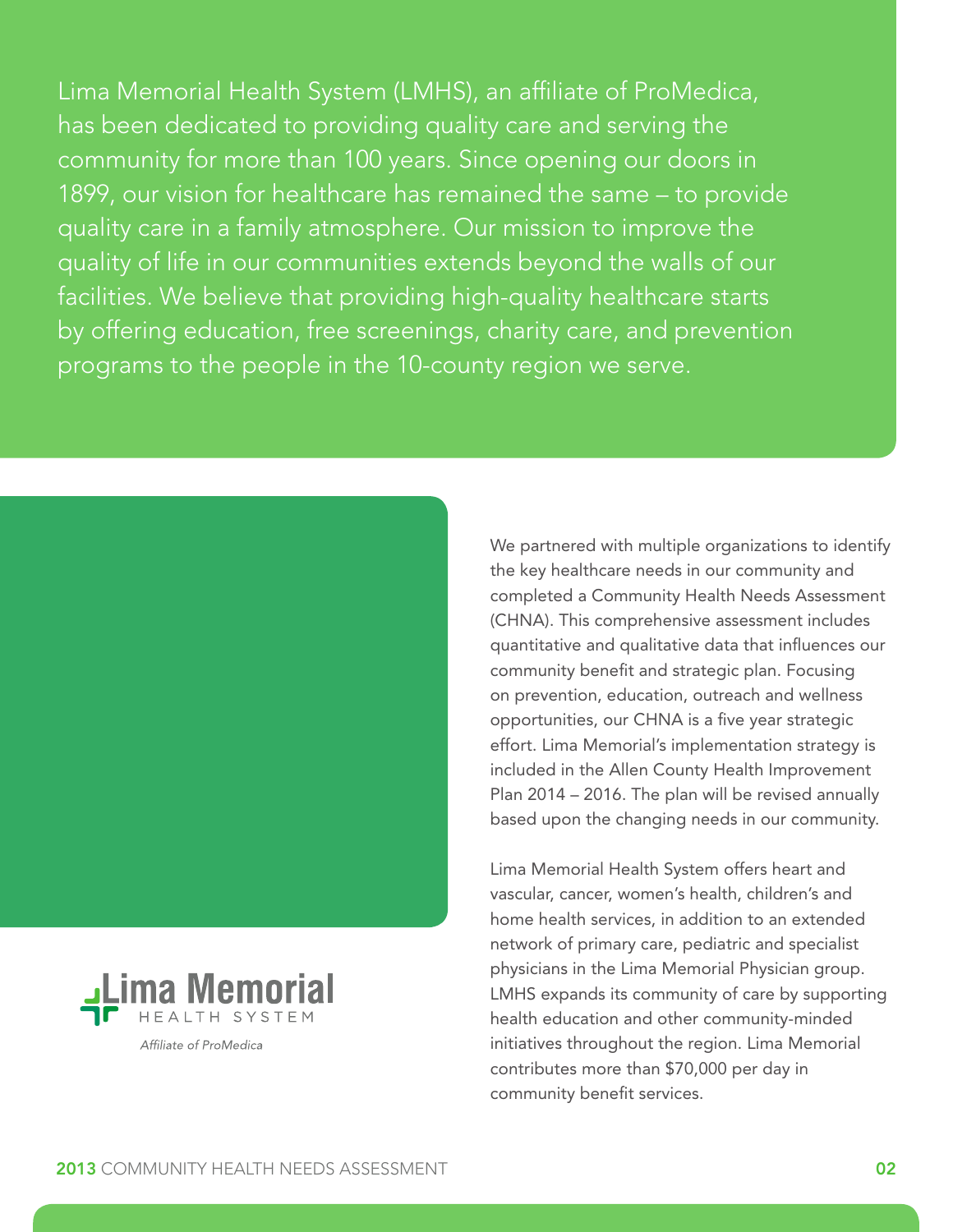# TABLE OF **CONTENTS**

# INTRODUCTION

04 Caring for Our Community

05 Information and Data Considered in Identifying Potential Need

# EXECUTIVE SUMMARY

- 06 Cancer
- 08 Diabetes
- 09 Disabilities
- 10 Exercise, Nutrition and Weight
- 11 Heart Disease and Stroke
- 12 Immunization and Infectious Disease
- 13 Maternal, Fetal and Infant Health
- 14 Mental Health
- 14 Oral Health
- 15 Respiratory Disease
- 15 Substance Abuse

# PROCESS AND METHODS

- 16 Process for Gathering and Analyzing Data / Information
- 17 Process to Analyze Data / Information and the Time Period Over Which This Occurred
- 18 Community Input
- 20 Prioritization of Health Needs
	- 21 Prioritized Health Needs of the Health System
	- 22 Existing Healthcare Facilities and Resources Available to Meet Identified Needs
- 22 Collaborating Partners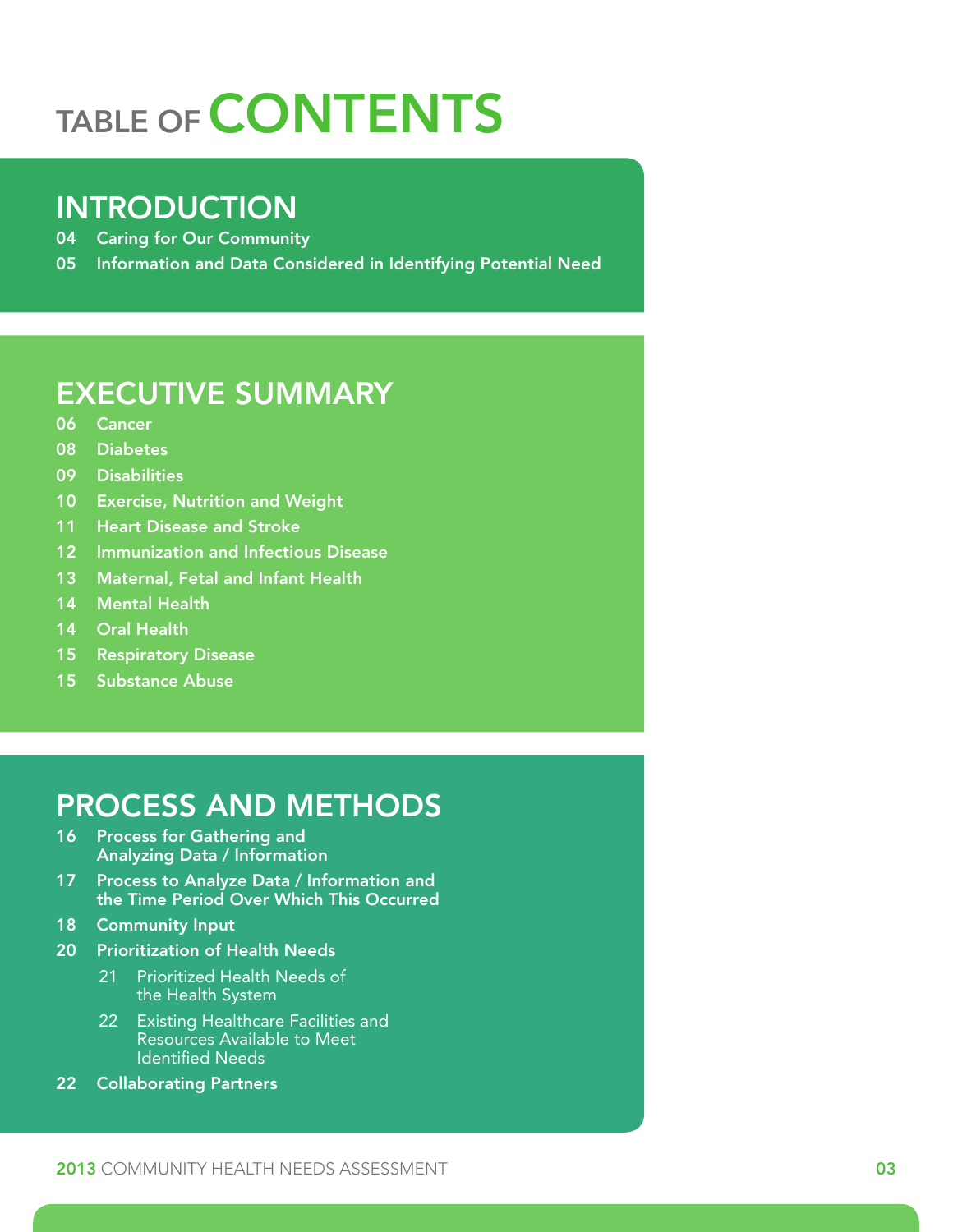# INTRODUCTION

# Lima Memorial Health System | Caring for Our Community

For more than 100 years, Lima Memorial Health System has provided quality healthcare to the community. We have developed areas of special expertise that rank among Ohio's leading specialized healthcare services, with physicians and board-certified specialists, experienced nurses and caregivers, and some of the most advanced medical technologies in the region. Lima Memorial gives our community access to an extended network of primary care doctors and specialists in the Lima Memorial Physician group. We offer the level of quality care and specialty services that can be found at larger hospitals outside of our region, but in a compassionate, family atmosphere that is close to home.

#### LIMA MEMORIAL HAS THE CAPABILITIES EXPECTED FROM A LEADING HEALTH SYSTEM:

Lima Memorial Emergency Center with Fast Track Care and Level II Trauma Center Lima Memorial Heart Institute of Northwest Ohio Chest Pain Center with Cycle III Accreditation Lima Memorial Oncology Services Lima Memorial Family Birth Center Level II Neonatal Nursery with access to

ProMedica Toledo Children's Hospital

Lima Memorial Women's Health Center

Lima Memorial Wellness Center

Timmermeister Family Surgery Center

Lima Memorial Pediatrics

Lima Memorial Home Health Care

Lima Memorial Wound Care Center and Hyperbaric Oxygen Therapy

Walk-In Care

And more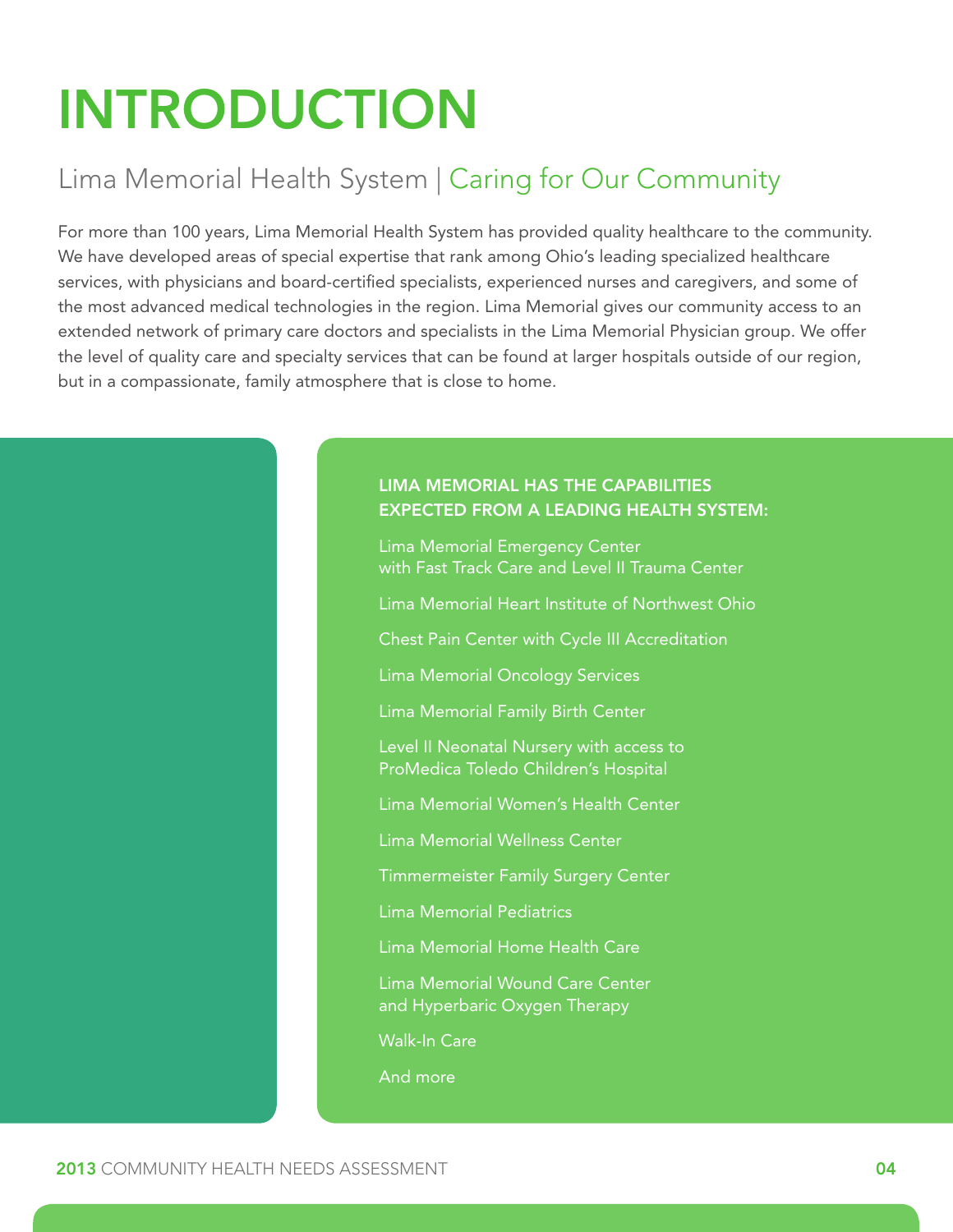# Lima Memorial Health System | Caring for Our Community

We are very focused on supporting the communities we serve through health education efforts including health fairs, clinics and classes, community wellness days, and partnerships with other communityminded organizations. Each year, Lima Memorial devotes approximately \$25 million to these services. The value is not the dollar amount, but the commitment of the staff members, physicians, volunteers, board members and other community leaders who work on behalf of Lima Memorial Health System. We are grateful for what their contributions have brought to our community.

Lima Memorial Health System serves communities throughout northwest Ohio with high-quality, innovative healthcare in a family-centered environment. Our 10-county service area includes: Allen, Auglaize, Hancock, Hardin, Logan, Mercer, Paulding, Putnam, Shelby and Van Wert counties. Patient data, based upon the county of residence of discharged inpatients, indicates that 80% of patients served at Lima Memorial Health System reside in the primary service area.

# Information and Data Considered in Identifying Potential Needs

#### INFORMATION AND DATA SOURCES: FEDERAL, STATE AND LOCAL HEALTH AGENCIES / ORGANIZATIONS; COMMUNITY FEEDBACK

| <b>DATE OF DATA / INFORMATION</b> | <b>SOURCE OF DATA / INFORMATION</b>                                                                                       |
|-----------------------------------|---------------------------------------------------------------------------------------------------------------------------|
| 2009                              | Allen County Health Risk and Community Needs Assessment                                                                   |
| 2008                              | Auglaize County Health Risk and Community Needs Assessment                                                                |
| 2010                              | <b>Putnam County Community Health Needs Assessment</b>                                                                    |
| 2012                              | Ohio County Health Rankings and Roadmaps                                                                                  |
| 2006 - 2011                       | Ohio Department of Health Vital Statistics                                                                                |
| 2008 - 2009                       | Ohio Family Health Survey (Department of Job and Family Services)                                                         |
| 2009 - 2010                       | Ohio Department of Health, Third Grade BMI Report                                                                         |
| 2007 - 2011                       | Ohio Department of Health, STD Surveillance Program                                                                       |
| 2008 - 2010                       | US Census Bureau, American Community Survey                                                                               |
| 2005 - 2009                       | Centers for Disease Control, National Program for Cancer Registries,<br>Cancer Surveillance System, State Cancer Profiles |
| 2008 - 2010                       | US Census Bureau, American Fact Finder, Report S1810                                                                      |
| 2010                              | US Department of Agriculture, Preschool Obesity Data                                                                      |
| 2012                              | Hardin County Public Health and Wellness Assessment                                                                       |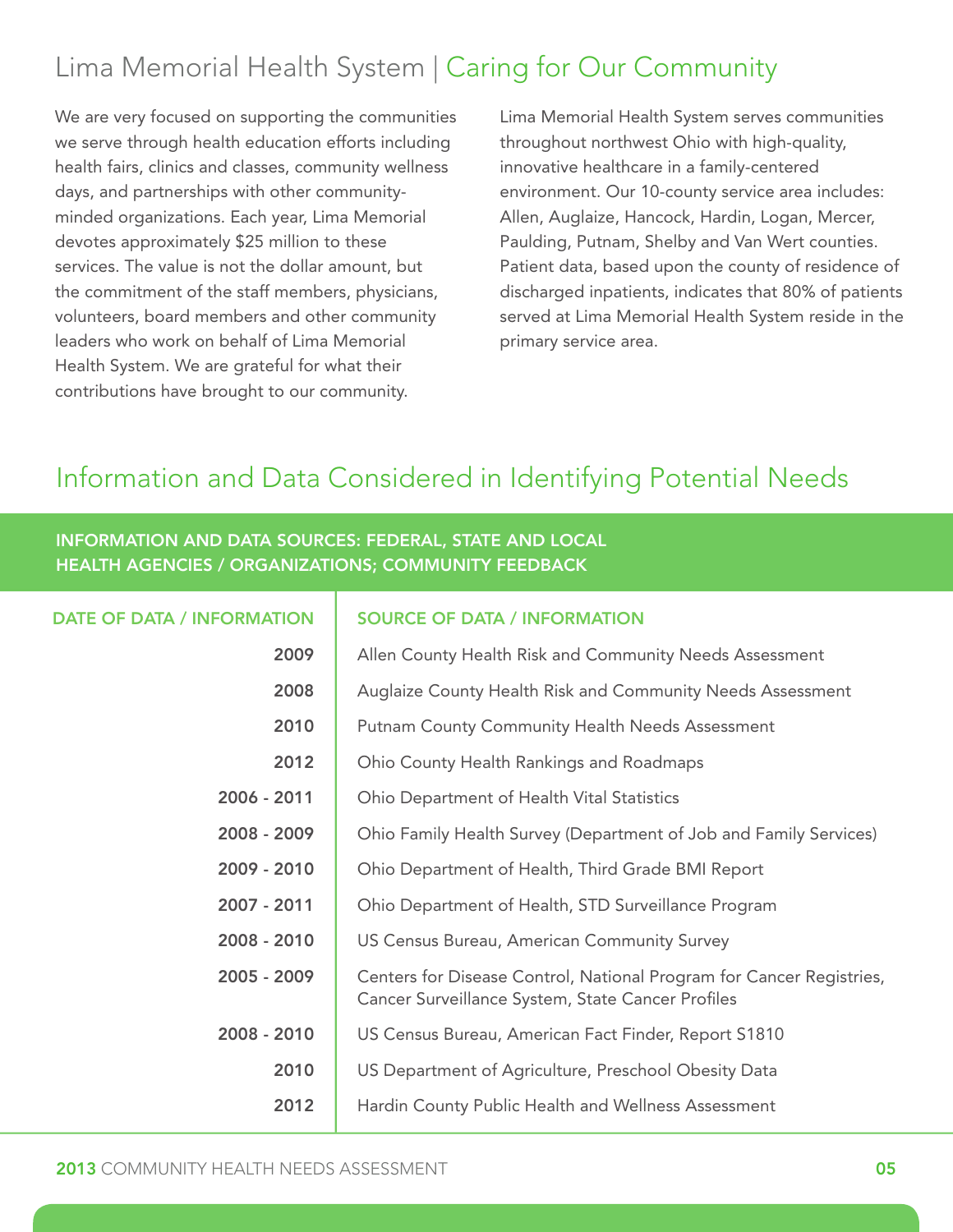# EXECUTIVE SUMMARY

# Cancer

The Cancer Resource Center and community support groups provide much needed resources, information, guidance and support to cancer patients.

At Lima Memorial, the board-certified specialists, experienced oncology-trained nurses, radiation technologists, and other caregivers collaborate to develop individual treatment plans for specific patient needs. They combine diagnosis, treatment and education with counseling and support from diagnosis through treatment and recovery. Lima Memorial Women's Health Center provides a new support service – patient navigators. Patient navigators provide information, support and personal guidance to breast cancer patients to help them through the course of their diagnosis, treatment and recovery. We anticipate this program to expand to support other types of patients.

Lima Memorial Health System is dedicated to integrative care, a whole-person approach designed to treat the person, not just the disease. With integrative care, the patient is the most important member of the medical team. Lima Memorial Oncology Services works closely with the Integrative Cancer Care for Health and Healing program to provide additional therapeutic resources to our

cancer patients. Our focus is on doing what is best for our patients, treating the mind, body and spirit, all at the same time. Integrative medicine supplements traditional approaches to cancer treatment, such as chemotherapy, radiation and surgery, with a variety of therapies that help care for the well-being of the whole person.

And for those seeking resources and compassionate care for life after cancer, the Survivorship Training and Rehab (STAR) program provides physical and psychological rehabilitation to survivors to improve recovery. Lima Memorial offers inpatient hospice and palliative care and refers services to outpatients.

Lima Memorial Oncology Services is a leader in cancer prevention programs throughout the community. Early detection services include mammograms, colonoscopies and biopsies. Our physician offices provide cancer screening questions and referrals to specialists as needed. Treatment of cancer services include surgery, radiation and chemotherapy, along with the newest technologies in medicine. Access to clinical trials is available if needed.

Cancer is the second leading cause of death in the community and trends indicate fewer people are obtaining preventative services such as colon cancer screenings, mammograms and pap tests.

The cancer incidence rate per 100,000 people is 471.0 in Allen County, 461.4 in Auglaize County and 469.0 in Hardin County.

Age-adjusted death rates due to cancer are 191.7 in Allen County, 197.8 in Auglaize County and 219.2 in Hardin County.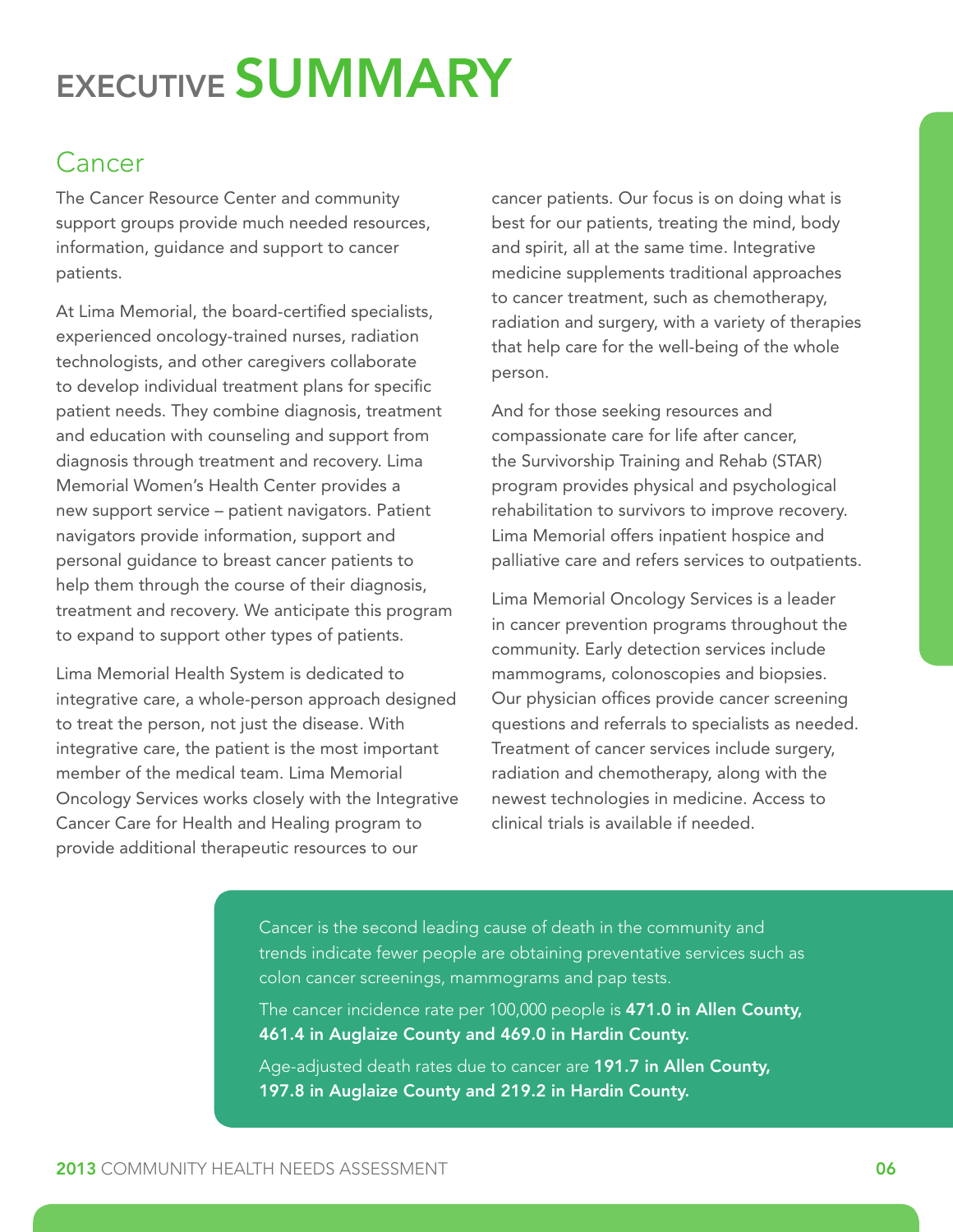# Cancer

#### CAPACITY AND ADEQUACY OF SERVICE LEVELS

The Cancer Resource Center is accessible to community members at no charge. We encourage our patients and families to take the materials at any time during their treatment. We offer support groups or individual support based on patient / family needs.

Screenings are accessible by referral from a physician or from a federally qualified health clinic.

- The overall cancer incidence rate is the second worst quartile for Allen County. Auglaize and Hardin counties are in the top 50% of U.S. counties.
- The following specific cancer incidence rates are within the worst quartile when compared to other U.S. counties: cervical cancer (Auglaize County), colorectal cancer (Auglaize County), and lung / bronchus cancer (Allen and Auglaize counties). The incidence rates for breast cancer (Allen, Auglaize and Hardin counties) are within the second worst quartile when compared to other U.S. counties. The incidence rates for oral cavity / pharynx cancer and prostate cancer are within the top 50% of the distribution of U.S. counties.
- The overall cancer age-adjusted death rates are in the second worst quartile for Allen and Auglaize counties when compared to other U.S. counties. Hardin County is in the top 50% of the distribution of U.S. counties.
- The following cancer age-adjusted death rates are within the worst quartile when compared to other U.S. counties: breast cancer (Auglaize County) and colorectal cancer (Auglaize County). The cancer age-adjusted death rates are within the second worst quartile when compared to other U.S. counties: lung cancer (Allen County). The cancer age-adjusted death rates for prostate cancer are within the top 50% of the distribution of U.S. counties.

#### CURRENT SERVICE PROVIDERS

Lima Memorial Health System provides services for the prevention, early detection and treatment of cancer. Other cancer service providers in the community include: St. Rita's Medical Center, Bluffton Hospital, Hardin Memorial Hospital, Health Partners of Western Ohio, primary care providers, specialty care providers and The American Cancer Society.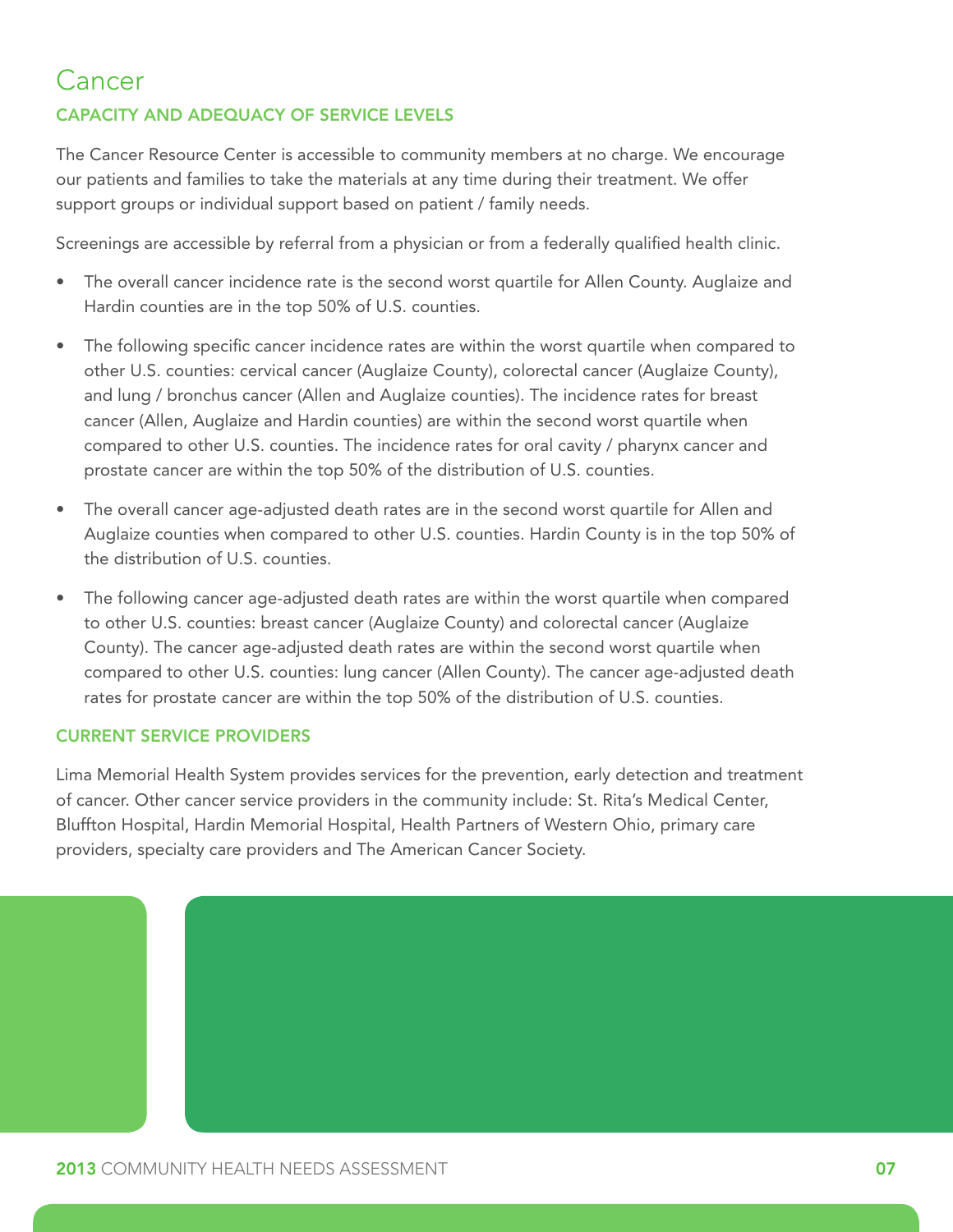### **Diabetes**

The percentage of adults living with Diabetes in **Allen County:** 11%, Auglaize County: 10% and Hardin County: 9%.

The age-adjusted death rate due to diabetes per 100,000 people is 28.3 in Allen County, 31.1 in Auglaize County and 26.4 in Hardin County.

Within the Medicare population, the percentage of people that have had a blood sugar test within the past year in **Allen County:** 84%, Auglaize County: 85% and Hardin County: 86.3%.

#### CAPACITY AND ADEQUACY OF SERVICE LEVELS

Diabetes and wound care services are available to patients with a referral from a physician.

- The percentage of adults with diabetes in Allen, Auglaize and Hardin counties are in the top 50% in the state.
- The screen rates for the Medicare population for diabetes in Allen, Auglaize and Hardin counties are in the top 50%.

#### CURRENT SERVICE PROVIDERS

Lima Memorial Health System focuses on early diagnosis, treatment and coordination of care. Other service providers include: St. Rita's Diabetes Center, Bluffton Hospital, Hardin Memorial Hospital, Health Partners of Western Ohio, primary care providers, specialty care providers and the American Diabetes Association.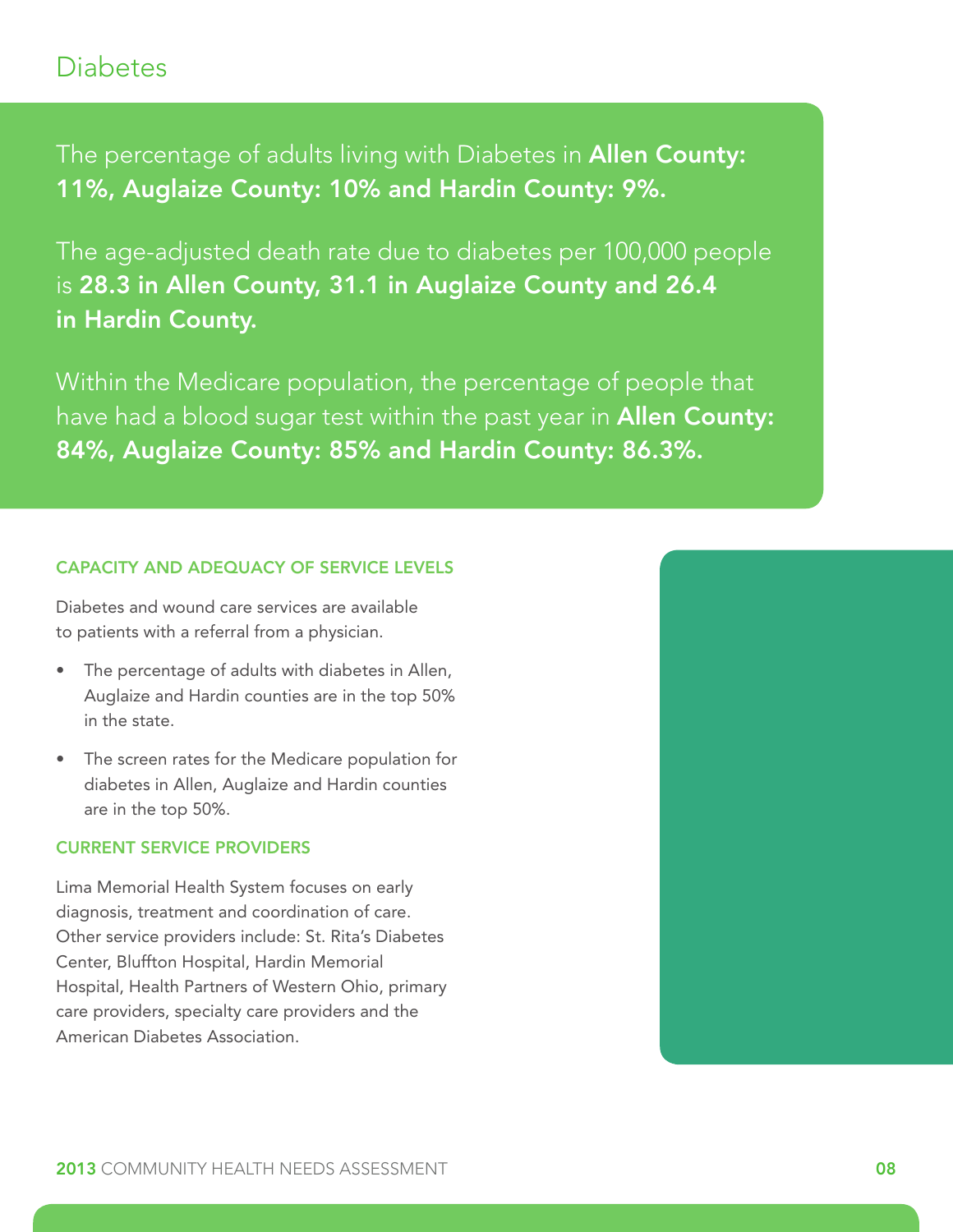# **Disabilities**

Rehabilitation services are available for patients with disabilities whose condition can be improved by physical, occupational or speech therapy. Developmental therapy is available for pediatric patients with disabilities. The Children's Developmental Center, located at Lima Memorial, offers developmental screenings by certified professionals.

Patients who require extended inpatient services can be served by the Transitional Care Unit and Rehab Unit.

Home Care services are available for patients who need assistance in performing daily living activities in their home.

Specialty clinics provide access to pediatric specialists for a specific problem or condition such as cardiology and endocrinology. Patients are referred to other area pediatric clinics as appropriate. Types of disabilities include independent living (encounter challenges performing instrumental activities of daily living due to a physical, mental or emotional condition), cognitive (experience serious difficulty concentrating, remembering, or making decisions due to a physical, mental or emotional condition), self-care (encounter challenges in performing daily living activities) and ambulatory (experience serious difficulty walking or climbing stairs).

The percentage of the population reporting a disability in Allen County: 19.4%, Auglaize County: 16.3% and Hardin County: 12.35%.

#### CAPACITY AND ADEQUACY OF SERVICE LEVELS

Rehabilitation, transitional care, home health care, specialty clinics and developmental therapy services are available by physician referral. Developmental screenings are available at no cost for children of concerned parents when provided through the Help Me Grow program. The number of persons living with disabilities is not measured on the same quartile scale because having more or less disabled persons than other counties is not necessarily a good or bad indicator.

#### CURRENT SERVICE PROVIDERS

Lima Memorial Health System offers a variety of services to address the needs of disabled persons. Other service providers include: St. Rita's Medical Center, Bluffton Hospital, Hardin Memorial Hospital, Health Partners of Western Ohio, primary care providers, specialty care providers, The ARC of Allen County, Goodwill Easter Seals, Mobility Foundation, Help Me Grow and County Boards of Developmental Disabilities.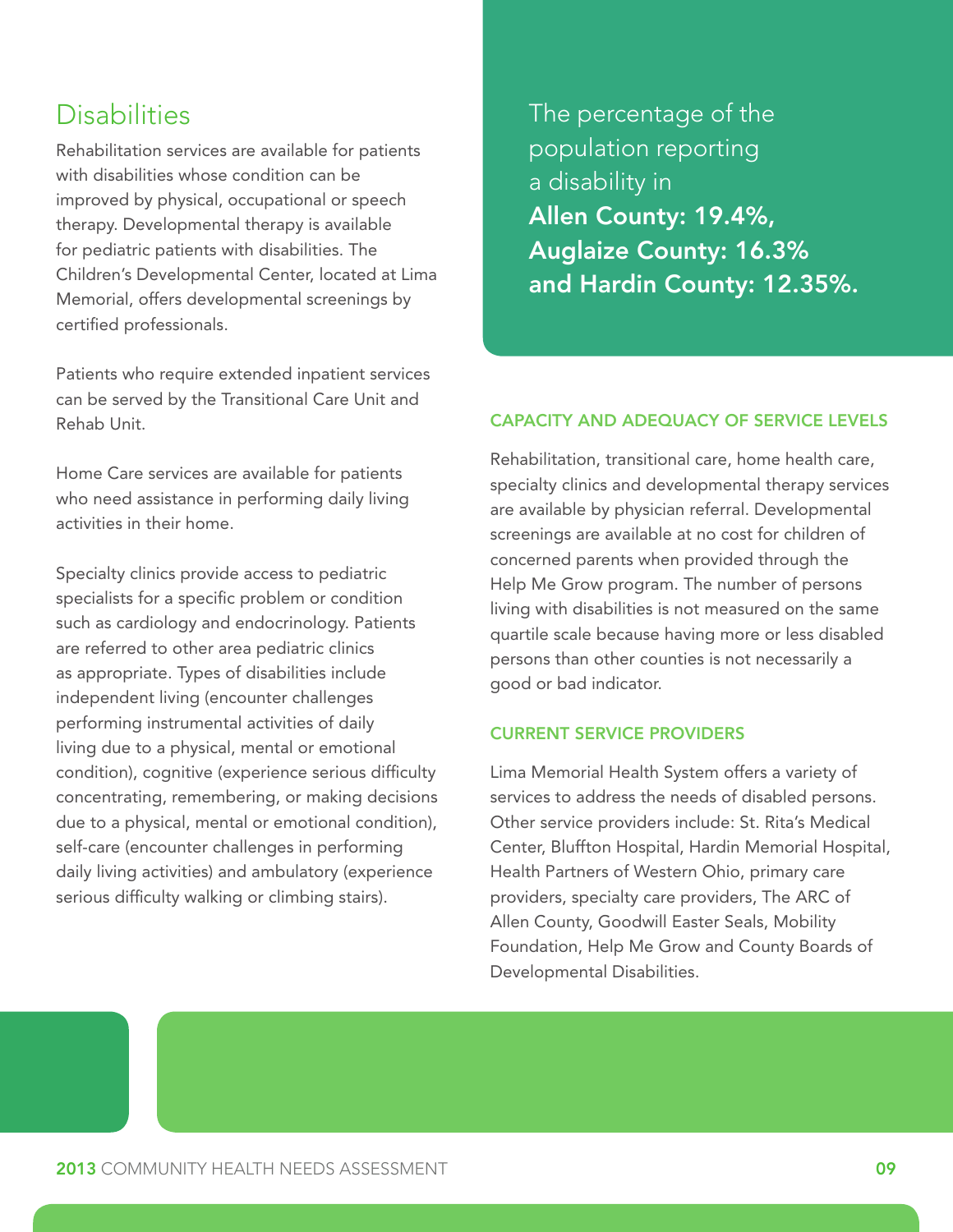# Exercise, Nutrition and Weight

- The percentage of adults engaging in physical activity in Allen County: 70%, Auglaize County: 69% and Hardin County: 71%.
- The percentage of third grade students who are overweight or obese in Allen County: 39.3% and Auglaize County: 31.6%. Note: Hardin County data is unavailable.
- The percentage of adults who are obese in Allen County: 25.4%, Auglaize County: 33% and Hardin County: 33.6%.
- The percentage of adults who are overweight in Allen County: 77% and Auglaize County: 72%. Note: Hardin County data is unavailable.
- The percentage of low-income preschool children that are obese in Allen County: 12%, Auglaize County: 11% and Hardin County: 22%.
- The percentage of teens that are obese in Allen County: 27%, Auglaize County: 22%. Note: Hardin County data is unavailable.

#### CAPACITY AND ADEQUACY OF SERVICE LEVELS

- The percentages of adults engaged in physical activity for Allen, Auglaize and Hardin counties indicate a trend of increasing activity.
- The percentage of third grade students who are overweight or obese for Allen County is in the second worst quartile compared to other U.S. counties.
- The percentage of adults who are obese in Auglaize County is in the worst quartile compared to other Ohio counties and Allen County is in the top 50%. There is an increase in the percentage of adults who are either overweight or obese. Allen and Auglaize counties are in the top 50%.
- The percentages of obese teens are in the second worst quartile for Allen and Auglaize counties.

#### CURRENT SERVICE PROVIDERS

Service providers include: Lima Memorial Health System, St. Rita's. Medical Center, Hardin Memorial Hospital, Bluffton Hospital, Health Partners of Western Ohio, YMCA, primary care providers, specialty care providers, Bradfield Community Association, Mobility Foundation, the Salvation Army and the West Ohio Food Bank.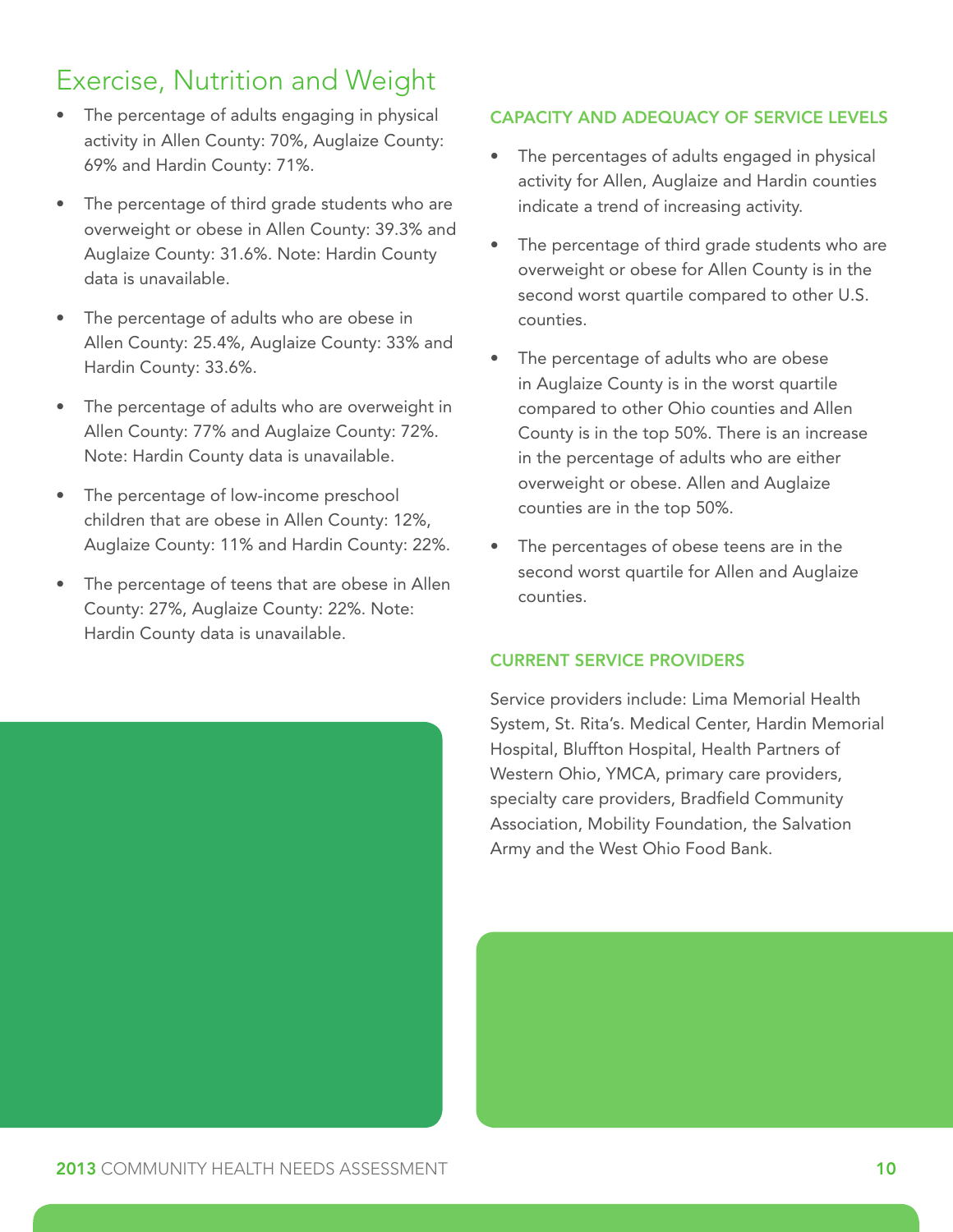# Heart Disease and Stroke

Lima Memorial Heart and Vascular Institute provides world-class cardiac care for heart patients in our region. The institute provides specialized medical services, with board-certified physicians and a highly trained staff using the latest technology and procedures in cardiovascular care. The institute offers a comprehensive program of patient care, from prevention to treatment to recovery, as well as heart education programs and free public heart screenings throughout the community.

Lima Memorial performs more open-heart surgeries than any other hospital in our region and at the Heart and Vascular Institute, we offer patients general cardiology clinics and specialized clinics devoted to congestive heart failure, implantable cardiac defibrillator (ICD) and pacemaker management, smoking cessation, and preventive and rehabilitation services.

# The prevalence of high blood pressure in Allen County: 27% and Auglaize County: 25%.

The age-adjusted death rate due to stroke in **Allen County: 48,** Auglaize County: 51.3 and Hardin County: 40.6 per 100,000 people.

The age-adjusted death rate due to heart disease in Allen County: 217.3, Auglaize County: 196.2 and Hardin County: 298.1 per 100,000 people.

#### CAPACITY AND ADEQUACY OF SERVICE LEVELS

The Lima Memorial Cardiac Interventional Unit and Cardiac Catheterization Lab provide advanced technology by highly trained and certified professionals. Lima Memorial has an Accredited Chest Pain Center. Information and screenings at health fairs are available to community members at no cost.

- The prevalence rates of high blood pressure in Allen, Auglaize and Hardin counties are in the top 50% of Ohio counties.
- The age adjusted death rate due to stroke for Auglaize County is in the worst quartile of Ohio counties, Allen County is in the second worst

quartile and Hardin County is in the top 50%.

• The age adjusted death rate due to heart disease for Allen County is in the second worst quartile when compared to Ohio counties. Auglaize and Hardin counties rates are in the top 50%.

#### CURRENT SERVICE PROVIDERS

Lima Memorial Health System offers cardiac services, treatment and education. Other service providers include: St. Rita's Medical Center, Bluffton Hospital, Hardin Memorial Hospital, Health Partners of Western Ohio, primary care providers, specialty care providers and the American Heart Association.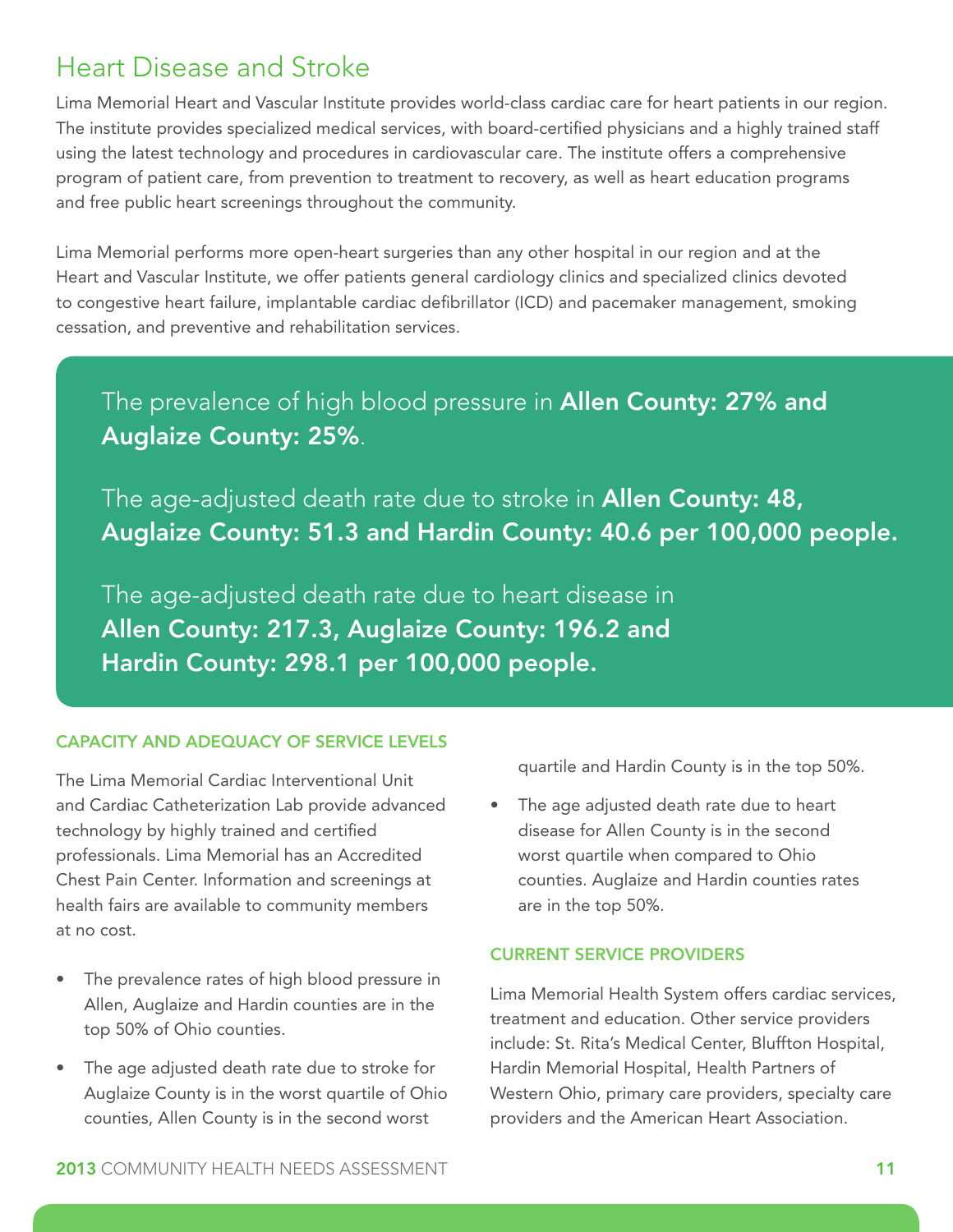# Immunization and Infectious Disease

Lima Memorial Health System contributes data to EpiCenter, Ohio's statewide syndromic surveillance system used by state and local public health agencies to detect, track and characterize health events such as pandemic influenza, outbreaks, environmental exposures and potential bioterrorism in real-time. The system gathers de-identified information on patient symptoms and automatically alerts public health when an unusual pattern or trend is occurring.

Lima Memorial has a dedicated department to address infection control concerns and offers immunization opportunities for community members through primary care providers, Health Partners of Western Ohio and the Allen County Health Department. Physicians and first responders in the community are trained to respond to infectious disease concerns.

The immunization rate in the population that is 65 years and older for the flu in Allen County: 70%, Auglaize County: 38% and Hardin County: 67.4%.

The age-adjusted death rate due to influenza and pneumonia in Allen County: 9.8, Auglaize County: 20.8 and Hardin County: 18.6 per 100,000 people.

The chlamydia incidence rate in Allen County: 477.8, Auglaize County: 176.3 and Hardin County: 246.4 per 100,000 people.

The gonorrhea incidence rate in Allen County: 106.3, Auglaize County: 17.4 and Hardin County: 21.8 per 100,000 people.

The HIV / AIDS prevalence rate in Allen County: 115.7 and Auglaize County: 32.6. Note: Hardin County data is unavailable.

#### CAPACITY AND ADEQUACY OF SERVICE LEVELS

Patients are screened for certain infectious diseases to improve treatment and report cases. Lima Memorial conducts education to keep physicians and first responders updated. Trends indicate a decrease in the flu immunization rate.

- The age adjusted death rate due to influenza and pneumonia for Auglaize County is in the worst quartile. Allen County is in the top 50% when compared to other Ohio counties.
- The chlamydia incidence rate in Allen County is within the worst quartile when compared to other Ohio counties. Allen and Hardin Counties are in the top 50%.
- The gonorrhea incidence rate in Allen County is within the worst quartile when compared to other Ohio counties.

#### CURRENT SERVICE PROVIDERS

The following providers address immunization and infectious disease needs of the community: Allen County Health Department, primary care providers and specialty care providers.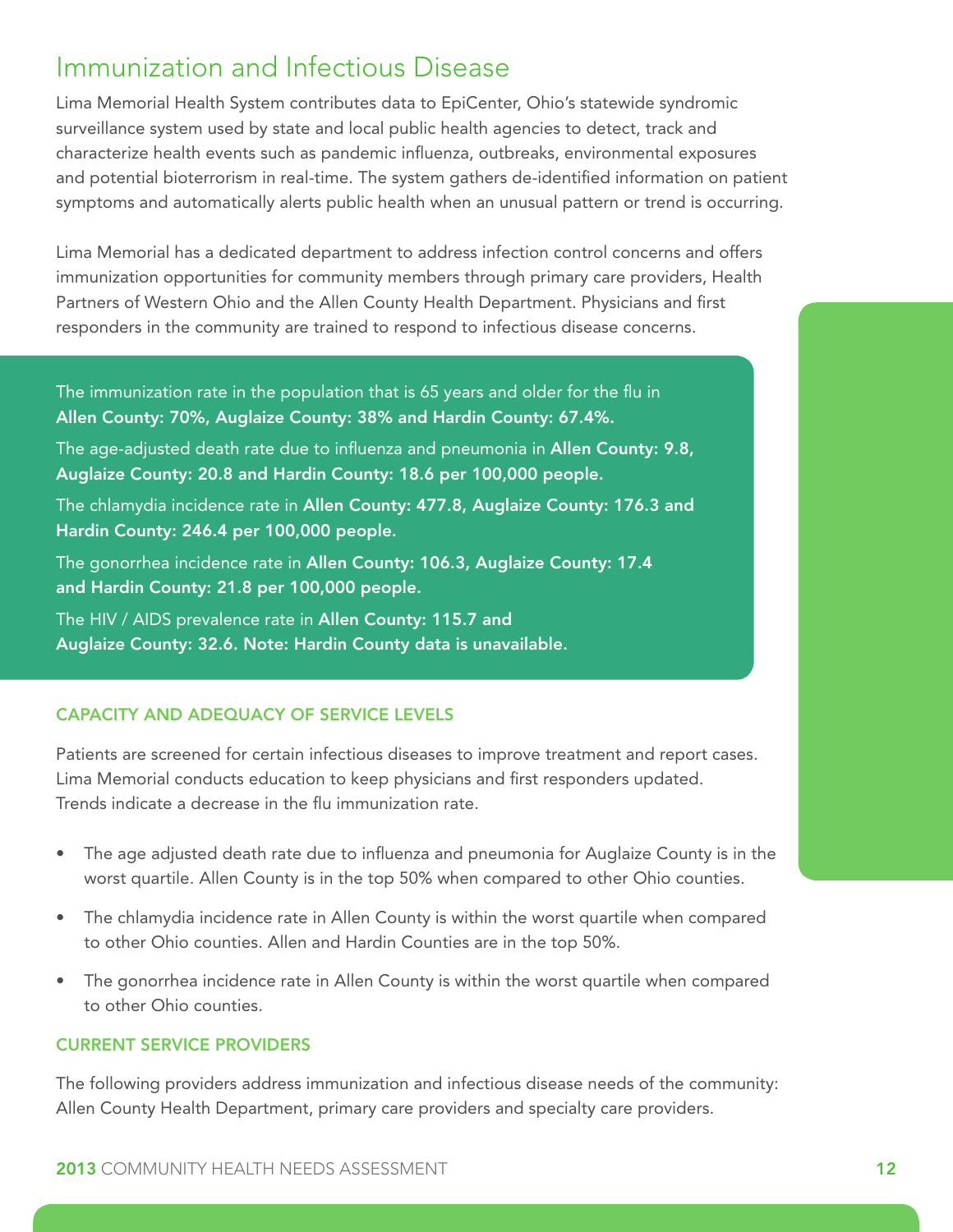# Maternal, Fetal and Infant Health

The Lima Memorial Family Birth Center embraces the concept of family centered maternity care. We were the first facility in the area to provide single-room maternity care birthing suites. The Level II neonatal nursery services are right next door, ready to provide advanced neonatal care for premature babies or babies that need special attention.

- The percentage of mothers who receive early prenatal care in Allen County: 74.3%, Auglaize County: 83% and Hardin County: 79.4%.
- The percentage of mothers who smoke during pregnancy in Allen County: 22.9%, Auglaize County: 20.1%. Note: Hardin County data is unavailable.
- The percentage of babies with low birth weight (less than 5 lbs. 8 oz.) in Allen County: 7.8%, Auglaize County: 6.4% and Hardin County: 8.5%.
- The percentage of babies with a very low birth weight (less than 3 lbs. 5 oz.) in Allen County: 1.9%, Auglaize County: 1.0% and Hardin County: 1.3%.
- The percentage of babies born preterm (less than 37 weeks) in Allen County: 11.3%, Auglaize County: 8.0% and Hardin County: 11.9%.
- The teen birth rate per 1,000 live births in Allen County: 22.8%, Auglaize County: 15.8% and Hardin County: 32.6%.
- The teen pregnancy rate per 1,000 females 15 – 17 years old in Allen County: 33.6%, Auglaize County: 25.7% and Hardin County: 48.6%.
- The infant mortality rate per live births in Allen County: 9.4%, Auglaize County: 6.4% and Hardin County: 11.33%.

#### CAPACITY AND ADEQUACY OF SERVICE LEVELS

Pediatric specialty clinic services are available by physician referral.

- The percentages of mothers who receive early prenatal care in Allen, Auglaize and Hardin counties are in the top 50% of Ohio counties.
- The percentage of mothers who smoke during pregnancy in Allen County is in the second worst quartile. Auglaize County is in the top 50% of Ohio counties.
- The following indicators are in the worst quartile compared to other Ohio counties: babies with very low birth weight (Allen County), teen birth rate (Allen County) and teen pregnancy rate (Allen County).
- The following indictors are in the second worst quartile compared to other Ohio counties: babies with low birth weight (Auglaize County), teen birth rate (Auglaize County) and teen pregnancy rate (Auglaize County).
- The infant mortality rate for Allen and Hardin counties is in the worst quartile compared to other Ohio counties. Auglaize County is in the second worst quartile. Putnam County is in the top 50%.

#### CURRENT SERVICE PROVIDERS

Lima Memorial Health System provides maternal, fetal and infant health through the Family Birth Center and the Level II Special Care Nursery. Other providers include: primary care providers, specialty care providers, Allen County Health Department, St. Rita's Medical Center, Help Me Grow, Cheryl Allen Southside Center, WIC and Women's Preventative Healthcare.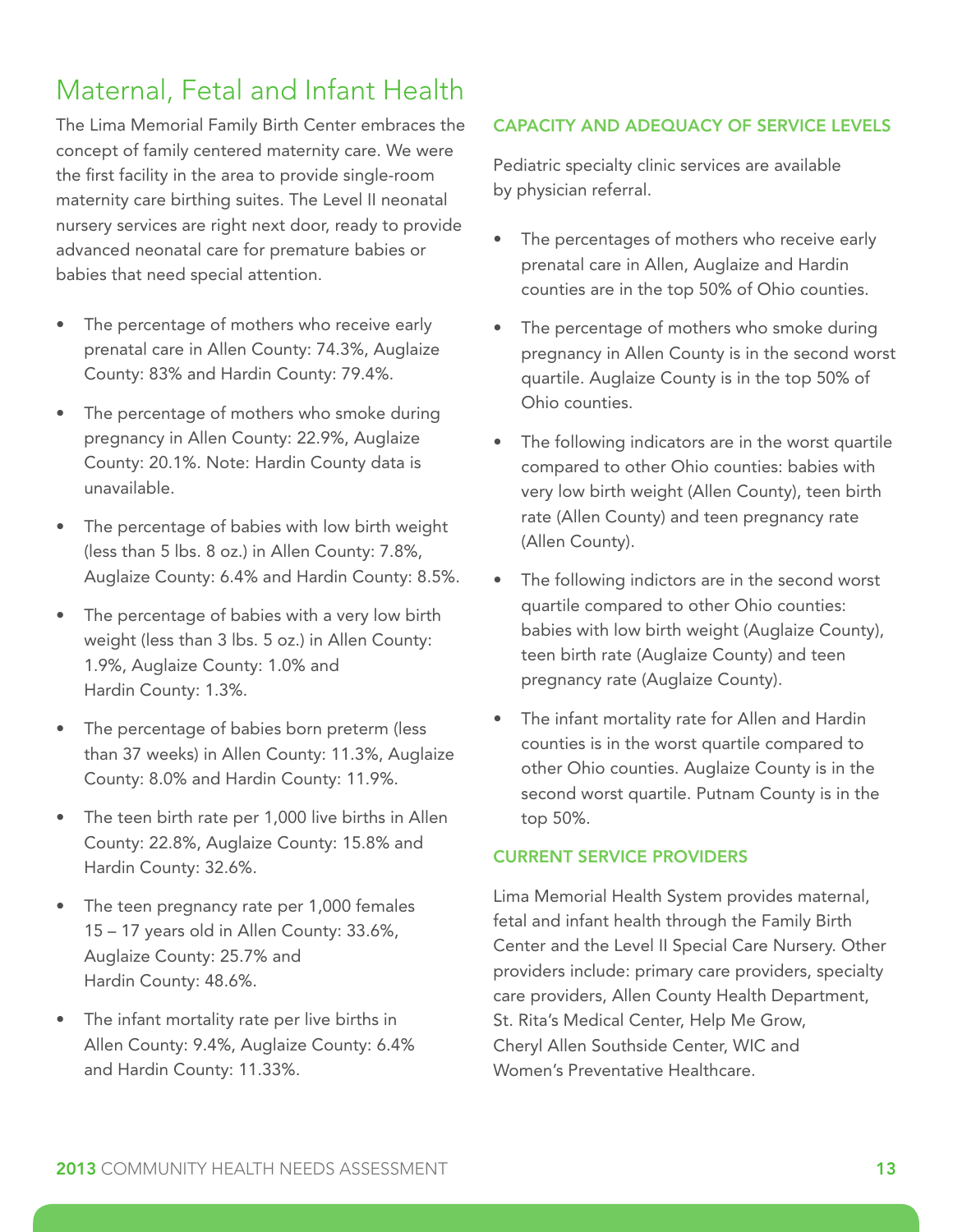# Mental Health

Mental health services are available by referral. Assessments are provided to children, adolescents, adult, and seniors presenting with mental health concerns in the Lima Memorial Emergency Department. Information, referral and crisis intervention services are available.

- Frequent mental distress was experienced within the last 14 days by 6.5% of adults in Allen County, 5.8% of adults in Auglaize County and 3.1% of adults in Hardin County.
- Age-adjusted death rate due to suicide per 100,000 in Allen County: 11.9%, Auglaize County: 14.8% and Hardin County: 7.7%.

#### CAPACITY AND ADEQUACY OF SERVICE LEVELS

Emergency Department assessments are confidential. Lima Memorial works with St. Rita's Medical Center to refer patients who need inpatient care or other agencies as appropriate.

- Frequent mental distress in Allen County is in the second worst quartile. Auglaize County is in the top 50%.
- The age-adjusted death rate due to suicide in Auglaize County is in the worst quartile and the second worst quartile in Allen County when compared to other Ohio counties.

#### CURRENT SERVICE PROVIDERS

St. Rita's Medical Center provides comprehensive mental health and chemical dependency services. Other service providers include: Mental Health and Recovery Services Board and Family Resource Center of Northwest Ohio.

# Oral Health

- The percentage of adults who did not receive needed dental care in Allen County: 11% and Auglaize County: 9%.
- The percentage of adults who have dental coverage in Allen County: 55.7% and Auglaize County: 60.2%.
- The percentage of adults who visited a dentist in the past year in Allen County: 60% and Auglaize County: 63%.
- The percentage of youth  $(12 18$  years old) who visited a dentist in the past year in Allen County: 68%, Auglaize County: 77% and Putnam County: 87%. Note: Hardin County data is unavailable.

#### CAPACITY AND ADEQUACY OF SERVICE LEVELS

Health Partners of Western Ohio offers services on a sliding fee scale.

- The percentages of adults who did not receive needed dental care are in the top 50% for Allen and Auglaize counties, when compared to other Ohio counties.
- The percentages of adults who have dental coverage in Allen County is in the second worst quartile when compared to other Ohio counties. Auglaize County is in the top 50%.
- The percentage of adults who visited a dentist in the past year is showing an increasing trend.
- The percentage of youth who visited a dentist in the past year is showing an increasing trend.

#### CURRENT SERVICE PROVIDERS

Oral healthcare providers include: Health Partners of Western Ohio, dentists and Rhodes Dental Hygiene Clinic.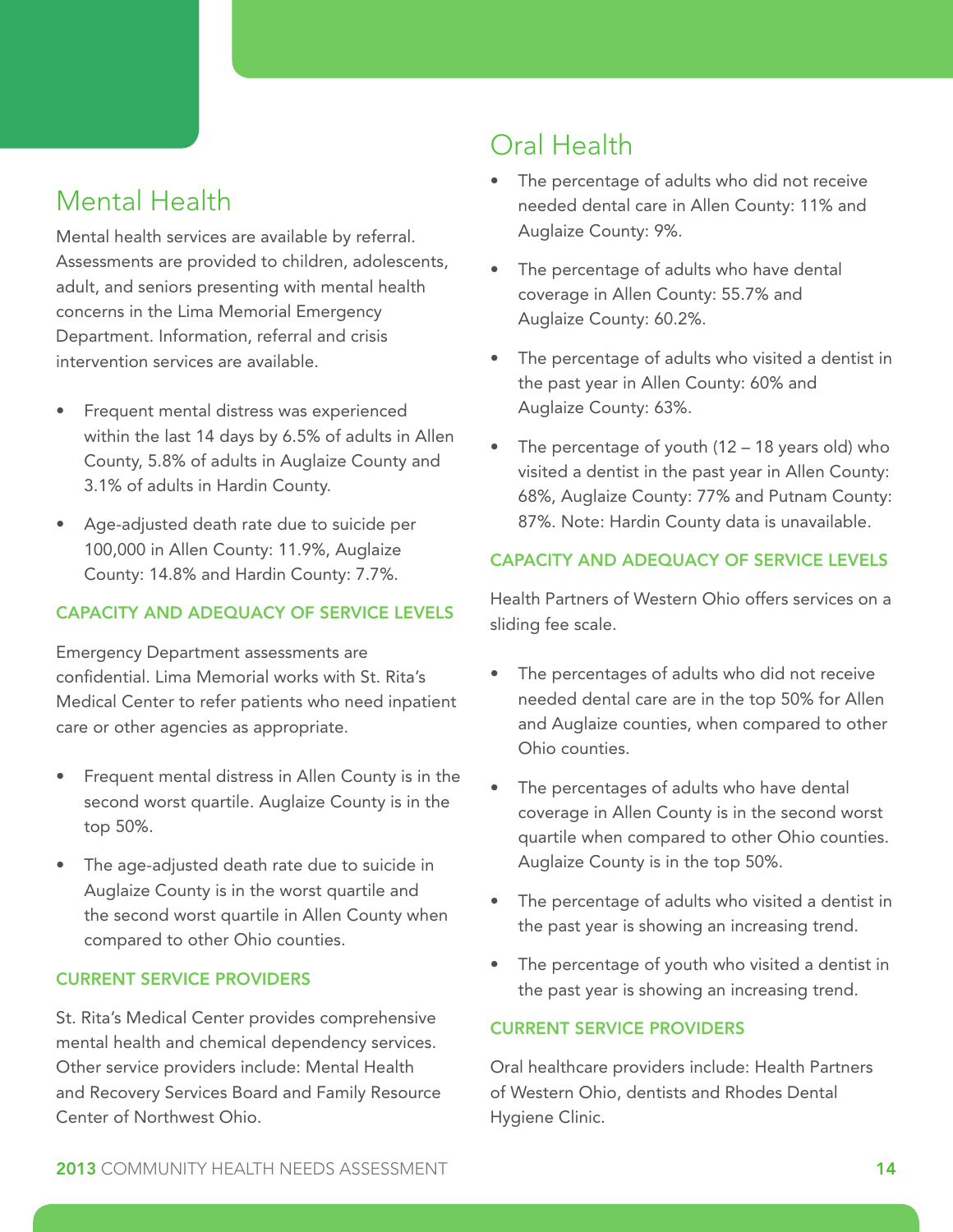# Respiratory Disease

Asthma care is by physician referral. Care is closely coordinated with providers. Trends indicate fewer people have been told by a care provider that they currently have asthma.

• The percentage of children (17 years old and younger) who have ever been diagnosed with asthma in Allen County: 7.5%, Auglaize County: 10.6% and Hardin County: 11.6%.

#### CAPACITY AND ADEQUACY OF SERVICE LEVELS

Patients are referred by a healthcare provider.

• Allen and Auglaize counties are in the top 50% of Ohio counties who have children diagnosed with asthma.

#### CURRENT SERVICE PROVIDERS

Other service providers include: St. Rita's Medical Center, Health Partners of Western Ohio, primary care providers, specialty care providers and the American Lung Association.

## Substance Abuse

Lima Memorial works with St. Rita's Mercy Hall that offers partial hospitalization, intensive outpatient treatment, outpatient counseling and relapse prevention groups.

- Binge drinking (within the last 30 days) is reported by 12.5% of adults in Allen County, 20.9% of adults in Auglaize County and 12% in Hardin County.
- Smoking is reported by 27.6% of adults in Allen County, 26.6% of adults in Auglaize County and 30% of adults in Hardin County.

#### CAPACITY AND ADEQUACY OF SERVICE LEVELS

- Inpatient care is referred to St. Rita's Mercy Hall or other regional clinics as required.
- The percentages of adults who binge drink in Auglaize County are among the worst quartile of Ohio counties.
- The percentages of adults who smoke in Allen, Auglaize and Hardin counties are among the second worst quartile of Ohio counties.

#### CURRENT SERVICE PROVIDERS

Services are provided by referral. St. Rita's Medical Center operates Mercy Hall to focus on substance abuse. Other providers include: Mental Health and Recovery Services Board, Cheryl Allen Southside Center, Salvation Army, Lima Urban Minority Alcoholism and Drug Abuse Outreach Program, Alcoholics Anonymous / AL-ANON and Narcotics Anonymous.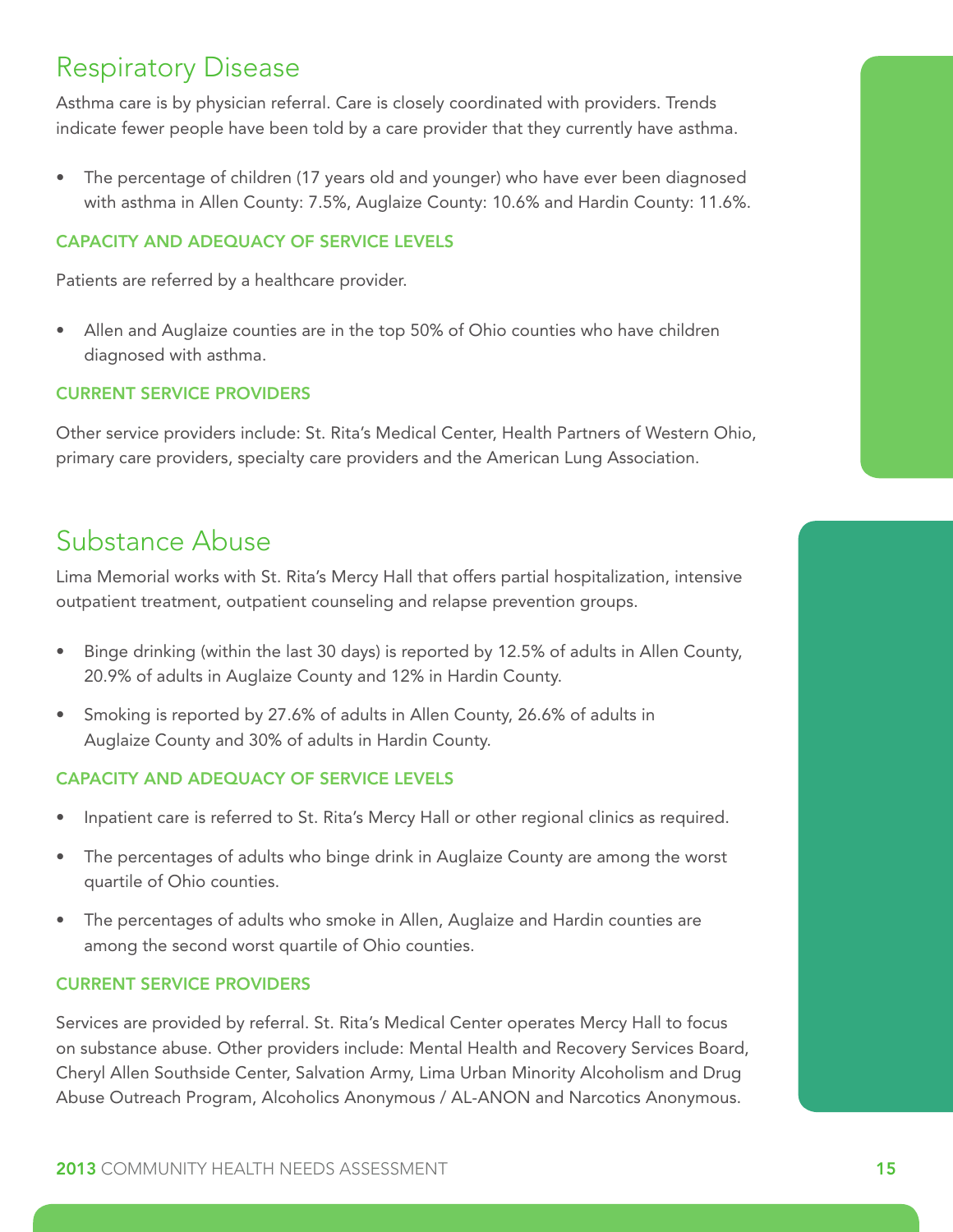# PROCESS AND METHODS

### Process for Gathering and Analyzing Data / Information *IRS Notice 2011-52 Section 3.03 (2)*

Process to identify sources of data / information and the time period over which this occurred. In 2011, The Community Sustainability Advisory Committee was formed by the Lima-Allen County Regional Planning Commission with the mission to utilize available resources in an efficient way to improve the quality of life for residents of Allen County through comprehensive community collaboration. The Committee is responsible for reviewing and developing initiatives that target opportunities to improve the quality of life of Allen County residents through the creation of a sustainable environment. The Community Sustainability Advisory Committee consists of representatives from, but not limited to, the following groups, organizations and sectors: academics and education experts; business groups; civic leaders; community development professionals; economic development executives; elected officials; environmental advocates; faith based organizations; healthcare; manufacturers and major employers; public health organizations; non-profit organizations; natural resource authorities; media, information and public relations; and transportation system managers.

Per the bylaws of the Community Sustainability Advisory Committee, meetings of the committee shall be held quarterly. The bylaws were effective January 1, 2011. Under the Community Sustainability Advisory Committee, subcommittees have been formed. The Health Subcommittee was created to focus on health related topics.

The Community Sustainability Advisory Committee implemented the Healthy Communities Institute software to track numerous health indicators in Allen County. The members of the Community Sustainability Advisory Committee had input into the selection of indicators and benchmarks that were included by Healthy Communities Institute. The Healthy Communities Institute software summarized data from secondary data sources. This non-biased information was publicly available on the website of the Lima-Allen County Regional Planning Commission. The community dashboard feature provided a summary of indicators. Each indicator had a detail page which provided an explanation and the significance of the indicator. A link to the original source of information and the time period of the data collection was provided for each indicator. Allen County information was available on the Healthy Communities Institute summary. Data for Auglaize County and Hardin County was retrieved from the original data source and measured on the same color coded, quartile based scale that was used by Healthy Communities Initiative.

The Community Sustainability Initiatives Committee identified the following areas of community need: Access to Health Services; Cancer; Diabetes; Disabilities; Exercise, Nutrition and Weight; Family Planning; Heart Disease and Stroke; Immunizations and Infectious Diseases; Maternal, Fetal and Infant Health; Mental Health and Mental Disorders; Oral Health; Prevention and Safety; Respiratory Diseases; Substance Abuse; and Wellness and Lifestyle. To create a narrower scope, some topics were combined or eliminated in the CHNA data.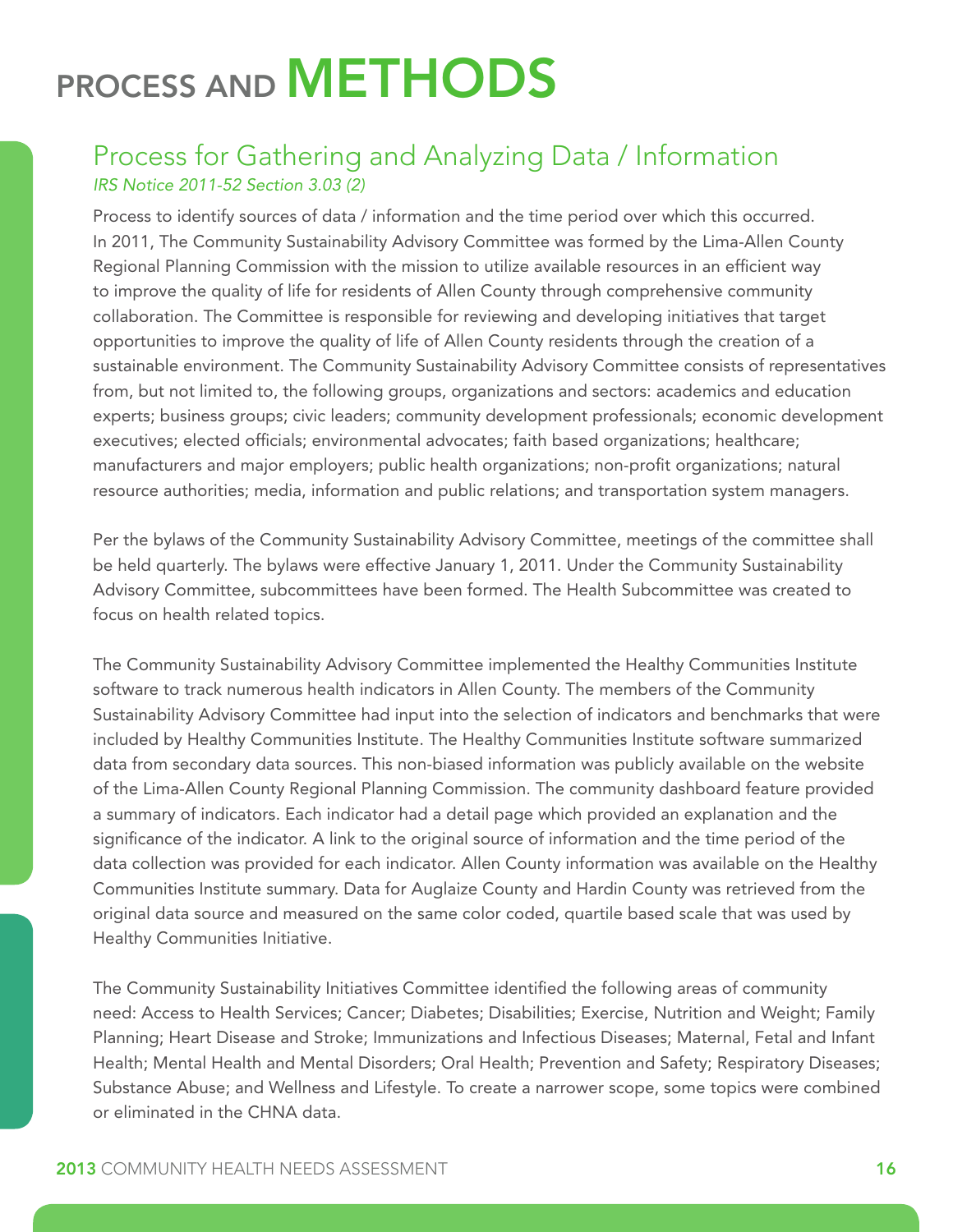# Process to Analyze Data / Information and the Time Period Over Which This **Occurred**

The indictors that were selected by the Community Sustainability Advisory Committee were analyzed using the Healthy Communities Institute method. The color coded indicators were used to describe the capacity and adequacy of service levels for each condition / need identified by the community. The colored gauge represents how Allen County, Auglaize County and Hardin County compared to other counties. The threecolored dial represents the distribution of values from the reporting regions (e.g. counties in the state or country) ordered from those doing the best to those doing the worst (sometimes lower values are better and in other cases higher values are better). From that distribution, the green represents the top 50th percentile, the yellow represents the 25th to 50th percentile, and the red represents the "worst" quartile. The lowest scoring data point was used to describe the indicator when the data was in different quartiles for the three counties, unless detailed data for each county was used.

The selected indictors were retrieved from the Healthy Communities Institute website during September 2012. Analysis of the Healthy

Communities Institute data was discussed in meetings of the Community Health Needs Assessment Team September – October 2012.

Stakeholders were asked to complete a survey to express their views about the identified health conditions. Stakeholders assigned scores to identified health conditions based on key criteria that were used in the prioritization process. The survey tool used to gather community input was created in August 2012. The community input surveys were distributed to stakeholders. Surveys were returned and scores were computed in October 2012.

Information gaps learned through the process (which impact the hospital's ability to assess needs): Statistical information gathered by county wide needs assessment included a selection of indicators that were not consistent between Allen, Auglaize and Hardin counties. The year that county wide needs assessments were conducted was not consistent between Allen, Auglaize and Hardin counties. Consistency between data with regard to selection of indicators and time period would improve the quality of the comparisons.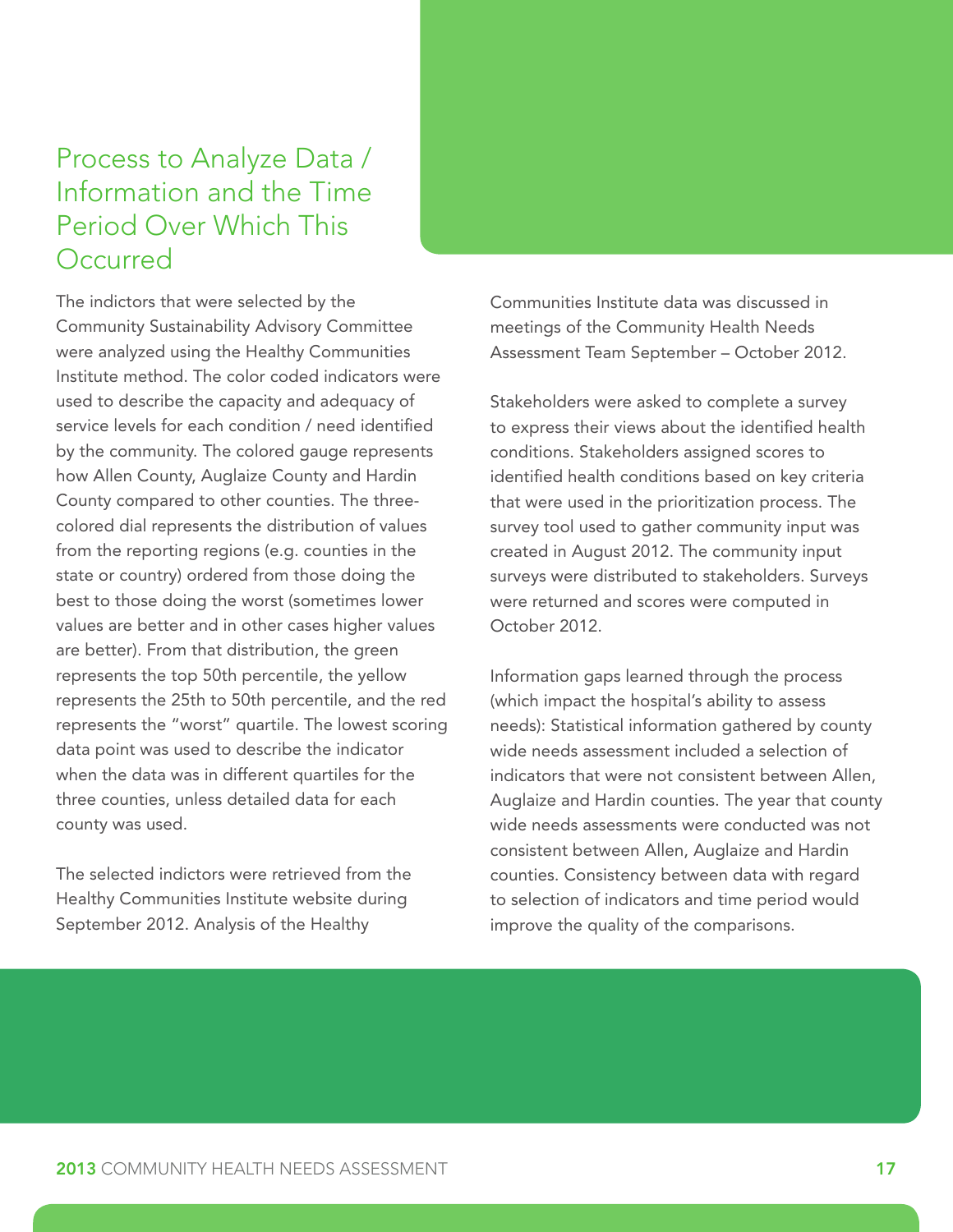### Community Input *IRS Notice 2011-52 Section 3.06*

Resources used to gather community input must include 1) federal, regional, state or local health officials, departments or agencies including individuals with current data or information relevant to the health needs of the community served by the hospital and 2) individuals with special knowledge of or expertise in public health including the individuals' affiliation and description of their expertise.

## Organizations Contacted

ALLEN COUNTY ECONOMIC DEVELOPMENT GROUP Jeff Sprague, Vice President January 2011 – October 2012

#### ALLEN COUNTY HEALTH DEPARTMENT

Dave Rosebrock, Health Commissioner Kathy Luhn, Director of Health Education January 2011 – October 2012

#### LIMA / ALLEN COUNTY CHAMBER OF COMMERCE

Jed Metzger, President / Chief Executive Officer January 2011 – October 2012

#### LIMA ALLEN COUNTY REGIONAL PLANNING COMMISSION

Thomas Mazur, Executive Director Evelyn Smith, Assistant Planner Marlene Schumaker, Grants Administrator Lisa Steffen, Associate Planner January 2011 – October 2012

#### LIMA MEMORIAL HEALTH SYSTEM January 2011 – October 2012

Mike Swick, President & Chief Executive Officer Ken Kurz, Director, Lima Memorial Foundation Cheryl Nagy, Director, Risk Management Dottie Kaiser, Director, Pastoral Care & Social Services Rebecca Jenkins, Director, Marketing & Public Relations

#### Current | 2014

Mike Swick, President & Chief Executive Officer Ken Kurz, Director, Lima Memorial Foundation Judy Recker, Administrative Director, Risk Management Anita Good, Administrative Director, Care Coordination & Social Services Gerbert Darlington, Manager, Pastoral Care Andrea Lybarger, Manager, Marketing & Public Relations

#### SHAWNEE TOWNSHIP POLICE

Mike Keith, Chief January 2011 – October 2012

ST. RITA'S MEDICAL CENTER Mark Skaja, Vice President, Pastoral Care

#### UNITED WAY OF GREATER LIMA

Philip Hayne, President / Chief Executive Officer Tom Thompson, Labor Staff Representative January 2011 – October 2012

#### **YMCA**

Jerry Courtney, President January 2011 – October 2012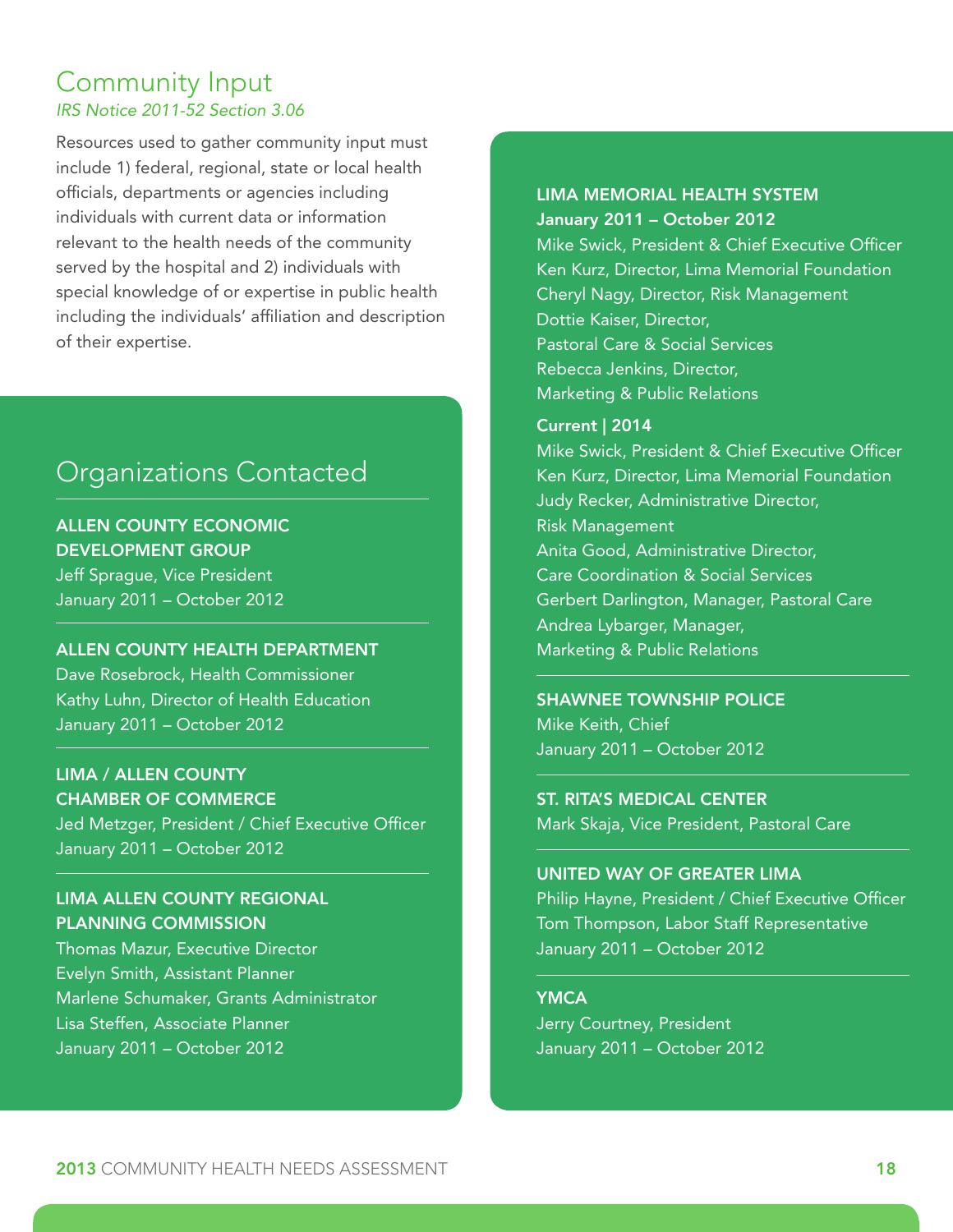## Community Input (Continued)

Leaders, representatives, or members of medically underserved, low-income and minority populations and populations with chronic disease needs contacted.

Sam Bassitt, Allen County Commissioner January 2011 – October 2012

David Berger, Mayor, City of Lima January 2011 - October 2012

Jackie Fox, Chief Executive Officer Lima Allen Council on Community Affairs January 2011 – October 2012

Mike Schoenhofer, Executive Director Mental Health & Recovery Services Board January 2011 – October 2012

Janis Sunderhaus, Chief Executive Officer Health Partners of Western Ohio January 2011 – October 2012

Community members from the listed groups, organizations, and sectors established the Community Sustainability Advisory Committee under the Lima-Allen County Regional Planning Commission. The Community Sustainability Advisory Committee was responsible for the implementation of the Healthy Communities Institute software, which was used as the basis for the Community Health Needs Assessment. The Healthy Communities Institute website provided a list of identified health conditions and related indicators for Allen County. The information for Auglaize and Putnam counties was analyzed under the same quartile system.

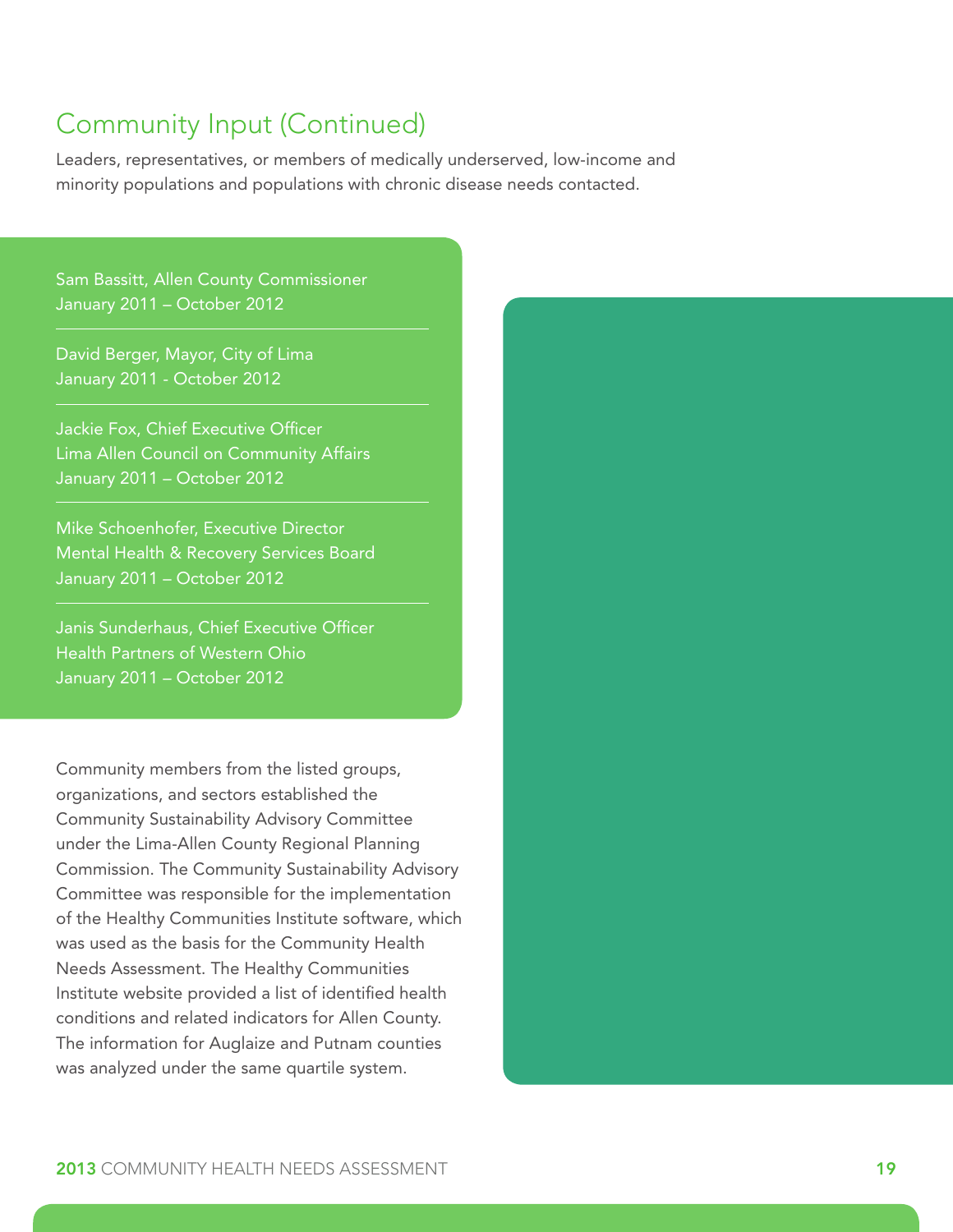# Prioritization of Health Needs

The Community Sustainability Advisory Committee implemented the Healthy Communities Institute software to track numerous health indicators in Allen County. The members of the Community Sustainability Advisory Committee had input into the selection of indicators and benchmarks that were included by the Healthy Communities Institute. The Healthy Communities Institute software summarized data from secondary data sources.

The community dashboard feature provided a summary of 100 indicators. Each indicator had a detail page which provided an explanation and the significance of the indicator. A link to the original source of information and the time period of the data collection was provided for each indicator. Allen County information was available on the Healthy Communities Institute summary. Data for Auglaize County and Hardin County was retrieved from the original data source and measured on the same color coded, quartile based scale that was used by Healthy Communities Initiative.

The Community Sustainability Initiatives Committee identified the following areas of community need: Access to Health Services; Cancer; Diabetes; Disabilities; Exercise, Nutrition and Weight; Family Planning; Heart Disease and Stroke; Immunizations and Infectious Diseases; Maternal, Fetal and Infant Health; Mental Health and Mental Disorders; Oral Health; Prevention and Safety; Respiratory Diseases; Substance Abuse; and Wellness and Lifestyle.

The committee utilized the color gauge from the Healthy Communities institute software (red, yellow, green) to help prioritize how they would move forward. The 100 indicators are sub-divided into 15 categories. Those 15 categories were then divided by topic to focus on specific health indicators. By utilizing the color scheme and aligning the indicators by color led to a process of elimination by setting aside the green indicators as low priority and focusing on the yellow and red. That division led to identification of 15 yellow and 12 red indicators. That break down led to creating a narrower scope, in which some topics were combined or eliminated in the CHNA data.

The final step in the process of prioritizing needs established priorities among identified CHNA health needs. The step incorporated the perspective of major stakeholders in the local community relevant to the hospital's defined service area. Stakeholders used a survey to rate each health need based on the four key criteria listed below. Each criterion was assigned a weight based on its relative importance in relation to the other key criteria. Weights were assigned to each criterion to take into account that while all the criteria are important, not all the criteria are of equal importance. The criteria and their assigned weights are listed in the heaviest to lightest order: the size of population (4), the severity of health need (3), the ability to evaluate outcome data (2) and the current community capacity to address the health need (1). This scoring method created a rank order among the identified health needs.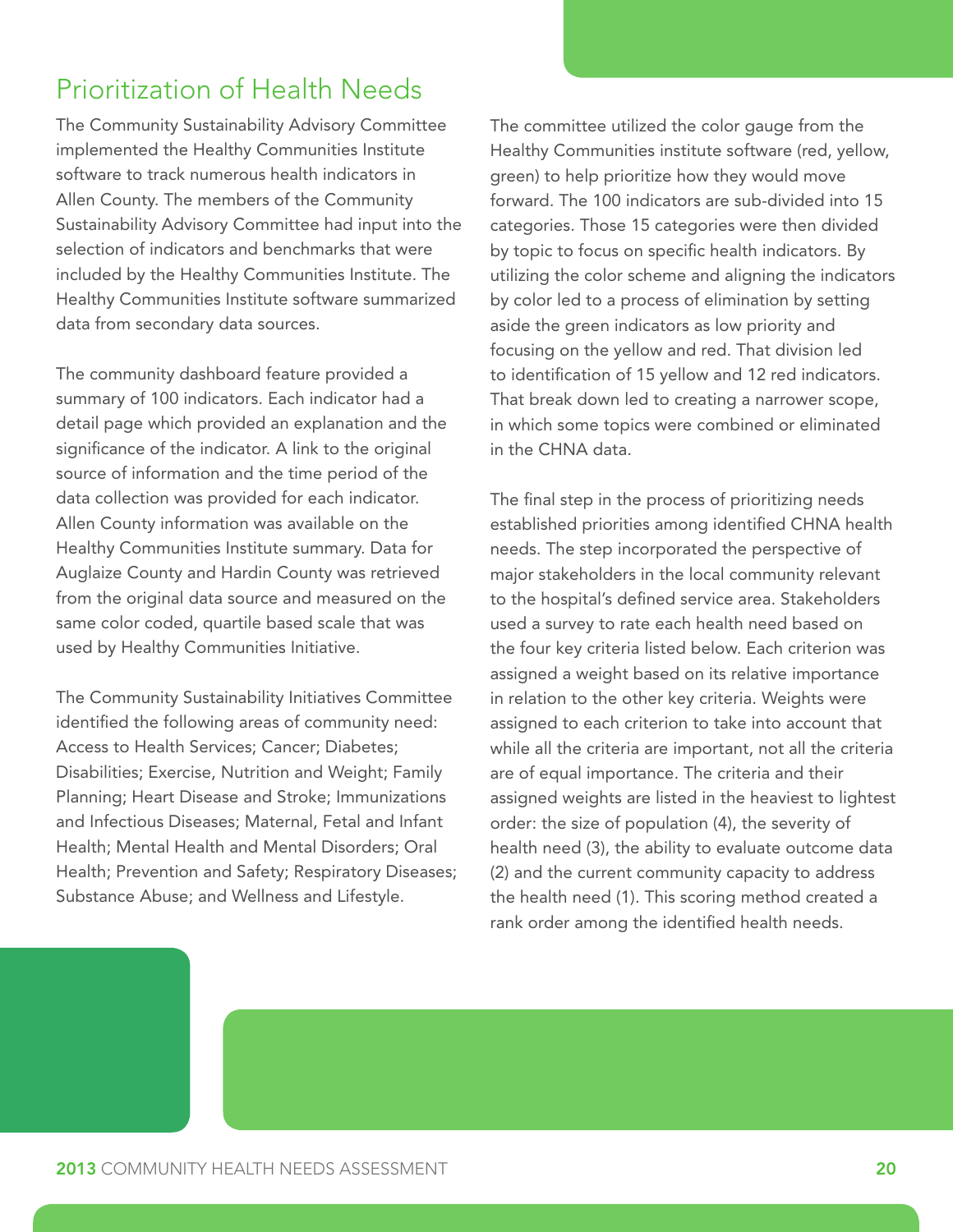#### PRIORITIZED HEALTH NEEDS OF THE HEALTH SYSTEM

Based on all of the above information and processes, the prioritized health needs of the community served by the Health System are listed below.

#### Exercise, Nutrition and Weight

Community members indicated that there are many people impacted by health conditions related to exercise, nutrition and weight. The statistics indicate that the percentage of adults who are obese is in the worst quartile for Allen, Auglaize and Hardin counties.

#### Mental Health

Community members expressed concern that many people are impacted by mental health and consequences of not attending to mental health needs can be severe. The age adjusted death rate due to suicide in the community is in the worst quartile.

#### **Cancer**

Community members indicated that the consequences of not attending to health needs related to cancer can be severe. Community members indicated their belief that the community has adequate data to measure outcomes related to cancer. The age adjusted death rates for breast cancer and colorectal cancer are in the worst quartile for the community.

#### Substance Abuse

Community members expressed concern that the consequences of not attending to health needs related to substance abuse can be severe. The statistics indicate that the community is in the worst quartile for adults who binge drink and adults who smoke.

#### Maternal, Fetal and Infant Health

The statistics indicate that the community is in the lowest quartile for the infant mortality rate and babies born with very low birth weight.